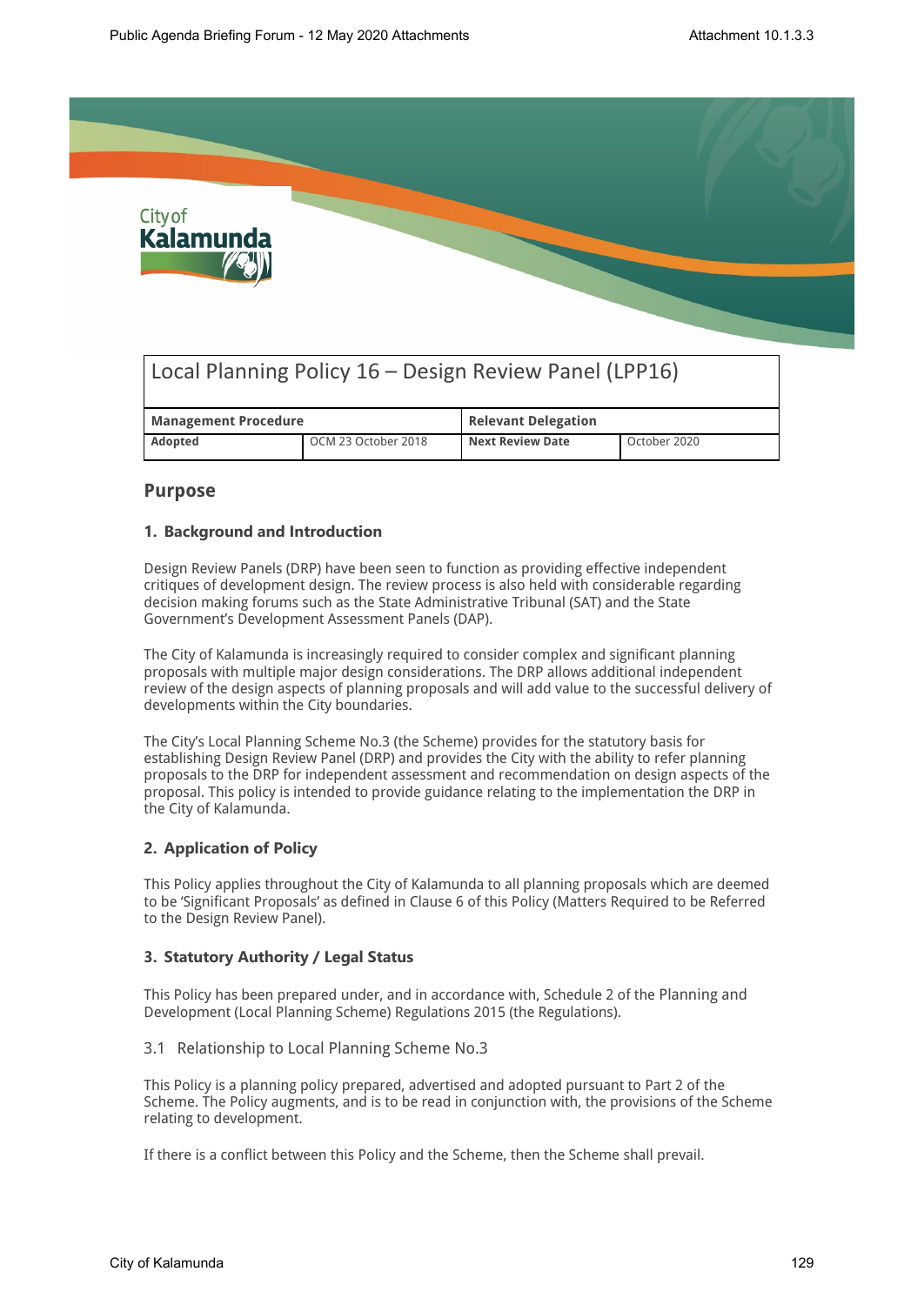

3.2 Relationship to other state planning/development control policies

This policy has due regard to and should be read in conjunction with the relevant Statutory Planning Framework.

#### **4. Policy Objectives**

The primary objectives of this Policy are:

- a) To outline the types of development proposals that will be referred to the DRP;
- b) To detail the terms of reference of the DRP;
- c) To outline the roles and responsibilities of the members of the DRP and the City;
- d) To detail the information required to be provided to enable the DRP to consider a planning proposal; and
- e) To detail the procedure for holding DRP meetings, and the preparation and distribution of agendas and minutes.

### **Policy Statement**

#### **5. Terms of Reference**

#### 5.1 Role of the DRP

The role of the DRP is to provide independent, formal, technical and professional advice and recommendations to:

- a) Proponents and local government officers on the design quality of proposals;
- b) To decision makers (State and local governments, Development Assessment Panels, the State Administrative Tribunal) on eligible development applications or other proposals;
- c) To local government, where requested, on strategies, policies, master plans, precinct plans, local development plans, structure plans, activity centre plans, local planning schemes and amendments or other matters.

#### 5.2 Status of advice

The DRP is advisory only and does not have a decision-making function. The panel advises on the design quality of proposals with reference to the Design Principles (from SPP 3.7) and the statutory planning framework. Decision makers should have due regard to the design review advice and recommendations in their deliberations.

For continuity between design review and local government and Development Assessment Panel assessment procedures, the Design Review Panel Chair may be requested to brief decision makers either through preparation of a briefing note or attendance at a meeting. Where a matter is referred to the State Administrative Tribunal for review, the Design Review Panel Chair may also be invited to attend proceedings as required by the Tribunal.

The DRP shall only deal with matters that have been referred to them by the Director of Development Services or authorised officer, or through a resolution of the Council.

Individual members of the DRP shall not provide advice directly to an applicant, owner, or Council member in respect to any item under consideration at a DRP meeting. Other than authorised City officer, the DRP Chair is the only person who should speak on behalf of the DRP should clarification regarding previous DRP recommendations or advice be sought.

#### 5.3 Timing and number of reviews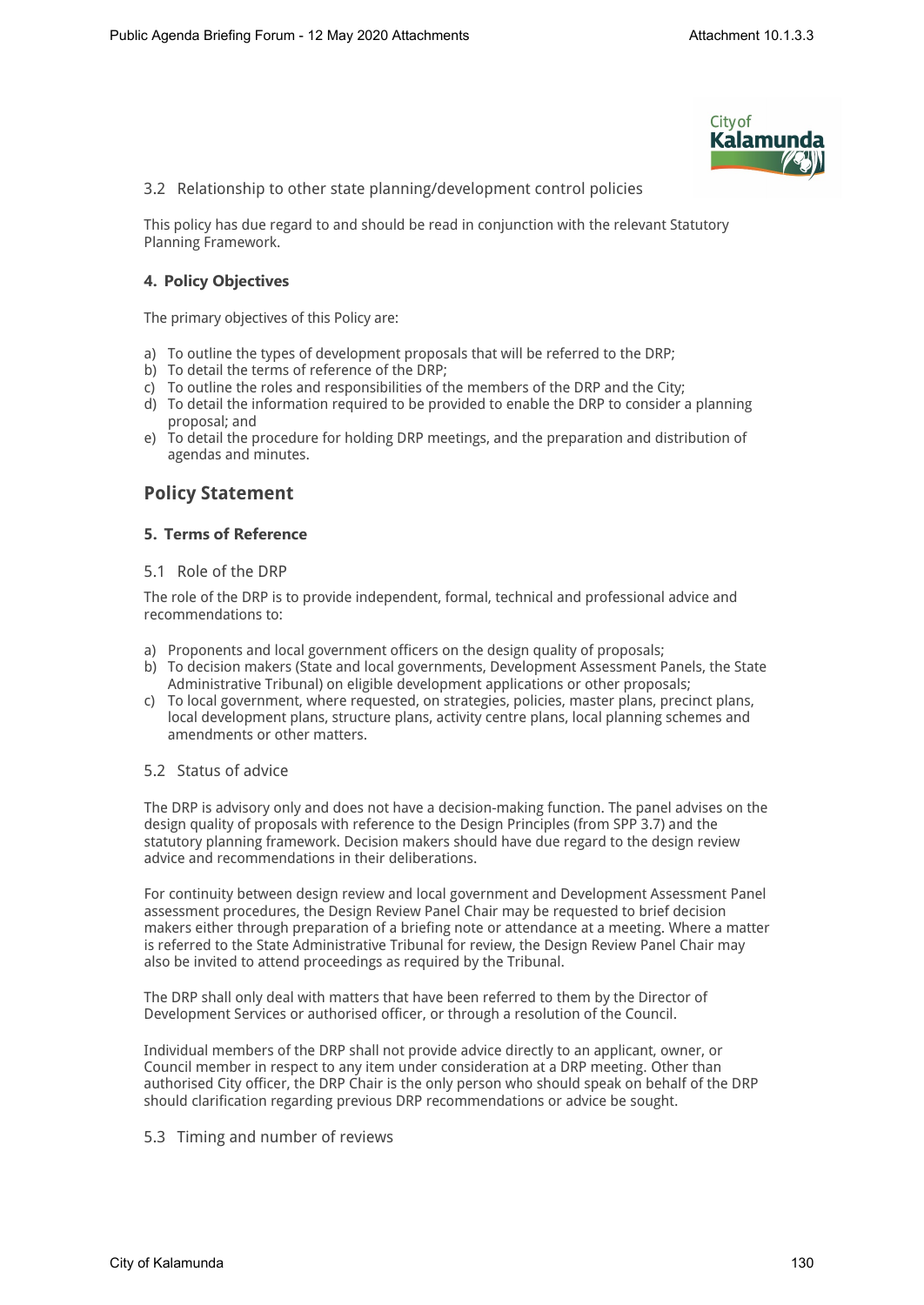

The number of reviews needed will vary depending on the complexity of a proposal; however, three reviews are typically needed for the process to be effective.

Design reviews should occur before a development application is submitted. It is strongly recommended that the first design review takes place during the concept design stage to ensure that proponents can take advantage of the advice offered at a time where the design is flexible enough to accommodate change without impacting on time and cost constraints. A subsequent review should typically occur at a stage when the design has been further progressed. Depending on the outcome of the initial meeting, this review session will typically occur during design development or prior to the proposal being submitted for development approval (Pre-lodgement stage).

At building permit stage (after development approval) it is suggested that a check takes place by the Design Review Panel Chair or delegate, to ensure that the design quality of the proposal is consistent with the approved development application and any relevant conditions related to design quality.

#### 5.4 Matters to be Considered

The DRP shall take into account matters including, but not limited to:

- a) The provisions of the United Kingdom's Centre for Architecture and the Built Environment's (CABE) principles of good design (refer Appendix 1 for further information in this regard);
- b) The Design WA documents and resources;
- c) The relevant statutory planning and policy framework relating to the planning proposal;
- d) The architectural quality of the design, including its relationship with adjoining or nearby developments;
- e) The impact of, and relationship with, a proposal on the streetscape on surrounding properties;
- f) The impact of the proposal on the character of the area, including consideration of significant cultural and natural features and landmarks;
- g) The extent to which the proposal addresses environmental sustainability principles;
- h) The extent to which the proposal addresses crime prevention principles; and
- i) Any heritage considerations.

#### 5.5 Membership and Qualification

The DRP Panel will be established comprising up to five (5) community representatives and/or technical experts who, in the opinion of the City, have the relevant knowledge, experience, or expertise to give fair, reasoned, and non-biased advice on the matters referred to the DRP.

Members of the DRP should have appropriate contemporary experience and qualifications in one or more of the following areas:

- a) Architecture
- b) Landscape architecture
- c) Urban Design
- d) Heritage and urban conservation
- e) Sustainability and environmental design
- f) Services engineering
- g) Accessibility
- h) Transport planning
- i) Planning
- j) Public art
- k) Civil and/or structural engineering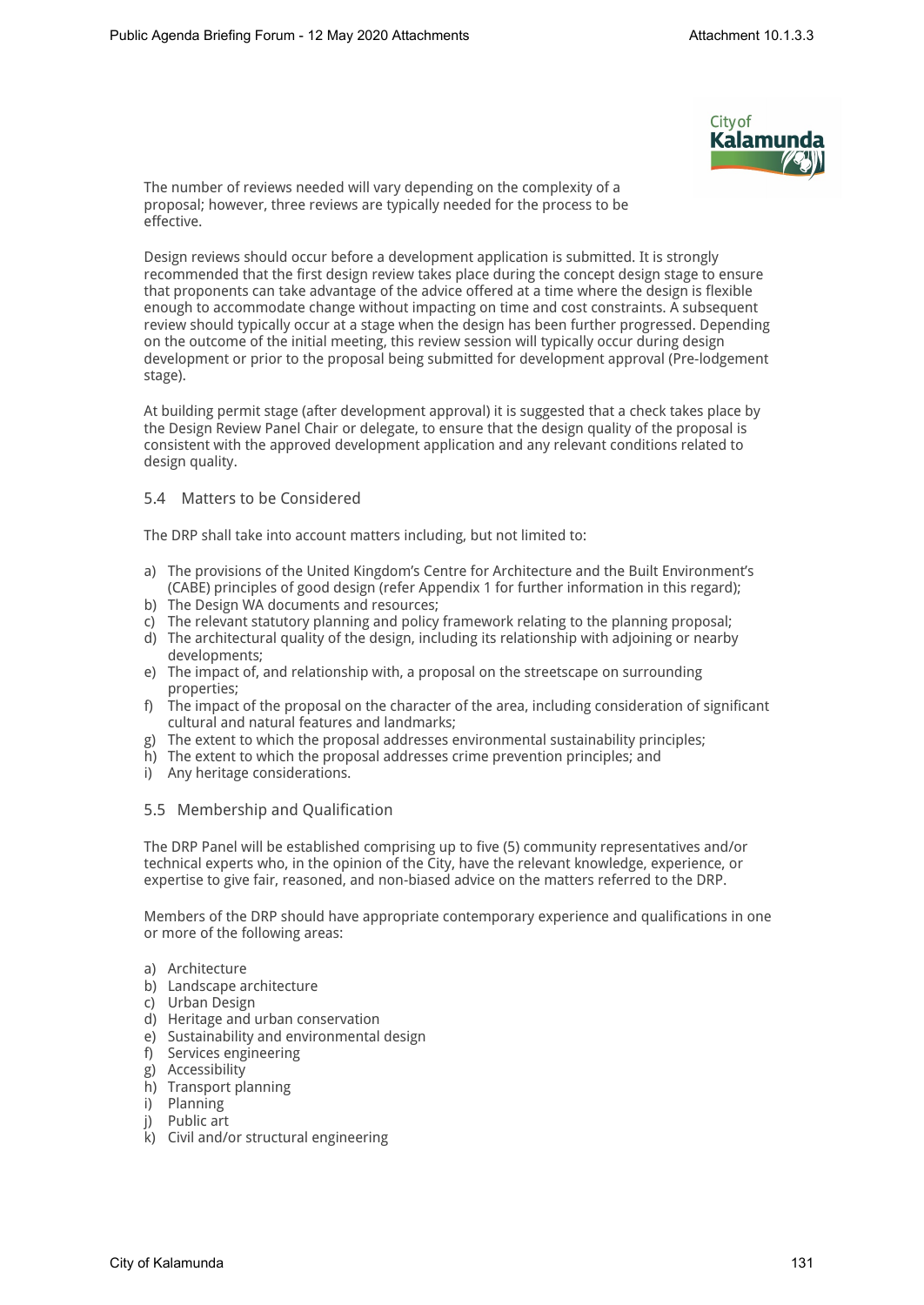

Preference will be given to candidates that demonstrate the required experience and qualifications that also have local knowledge. Current registration with their relevant professional body is highly desirable.

To be independent and apolitical, decision-makes, elected members or officers must not be appointed to the Design Review Panel. However, City officers should participate in all design reviews in an advisory capacity to provide administrative and governance support.

#### 5.6 Appointment and Resignation/Termination of Members

#### 5.6.1 *Expressions of Interest*

The Chief Executive Officer (CEO) shall call for public nominations to the DRP. The CEO shall at the first opportunity elect the five members comprising a Chairperson, Deputy Chair, and three (3) members of the panel, plus two (2) alternate members, from amongst those nominees determined to be most suitable.

Expressions of Interest for DRP members should include a brief professional profile addressing the following selection criteria:

- a) Appropriate qualifications and demonstrated expertise in architectural design, landscape architecture or urban design, or other professional area if required;
- b) Ability to work in a multi-disciplinary team;
- c) Demonstrated expertise in design review, design critique or the provision of strategic advice on design quality issues;
- d) Knowledge or understanding of the State's Planning Framework, relevant City policies and development controls and design issues in the local area;
- e) Skills and experience in analysis and application of local planning strategies and policies;
- f) Ability to analyse, evaluate and offer objective and constructive feedback on complex design quality issues in design review, for evaluation of complex development applications and on strategic planning matters; and
- g) Good written and verbal communication to ensure that advice provided to proponents is clear and concise.

The term of office for any member of the DRP shall be for a period of five (5) years. Members can apply for reappointment at the end of this period.

#### 5.6.2 *Resignation*

A DRP member who resigns at any time during their term of appointment is required to give their notice in writing to the CEO.

#### 5.6.3 *Termination*

Should a member fail to attend three (3) consecutive meetings of the DRP without being granted a Leave of Absence by the DRP his/her appointment shall be automatically terminated. The CEO will notify any member, in writing, when their membership of the DRP is terminated. Members taking leave of absence for a period are requested to notify the CEO and any notified leave of absence will be recorded in the minutes of a DRP meeting held during that period.

In addition to the above, the CEO may terminate the appointment of any member prior to the expiry of his/her term, if

- a) The CEO, on advice from the elected Chair and/or the Director of Development Services, considers that the member is not making a positive contribution to the DRP; or
- b) The member is found to be in breach of the City of Kalamunda's Code of Conduct or in serious contravention of the Local Government Act 1995; or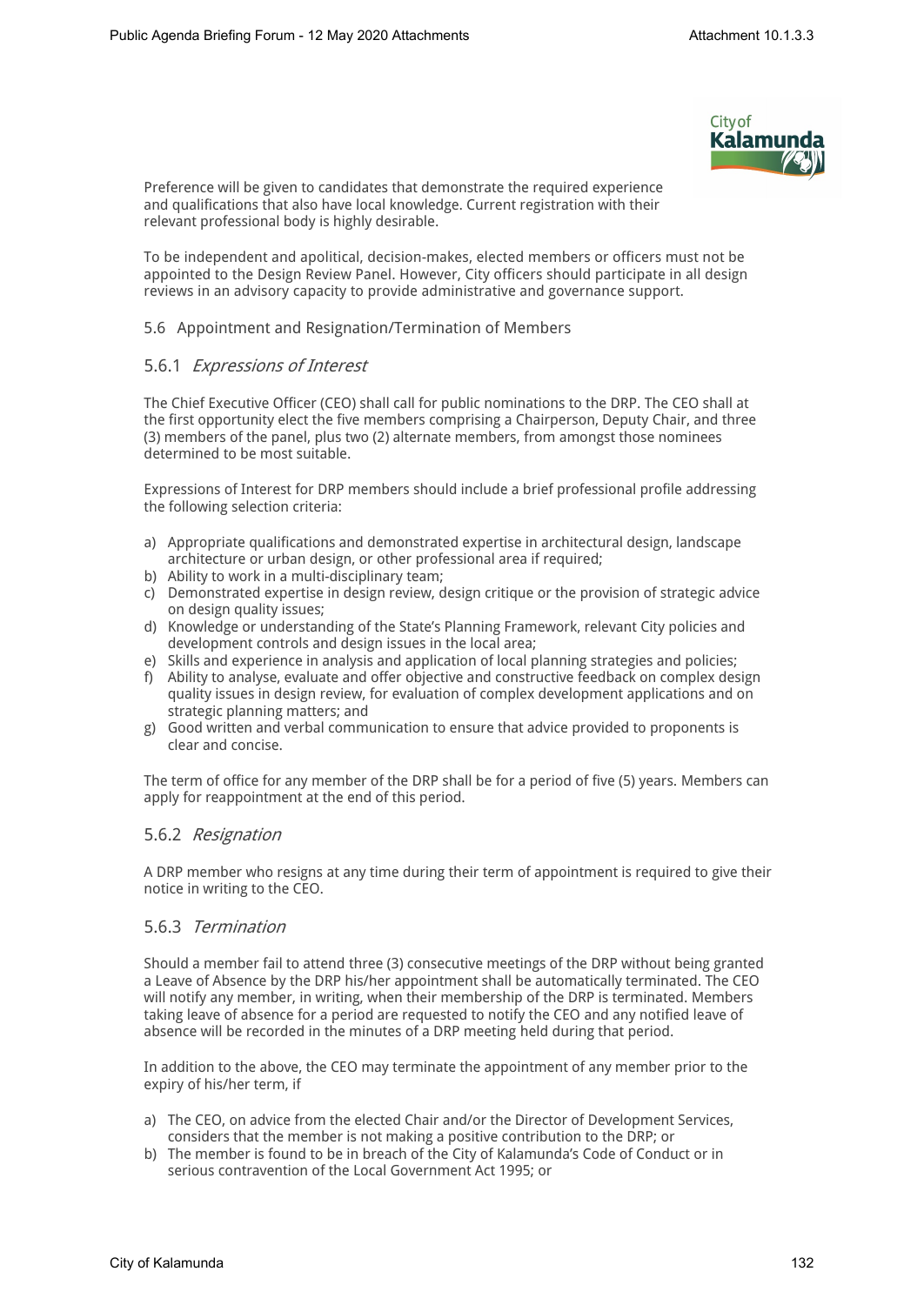

c) A member's conduct, actions, or comments brings the City of Kalamunda into disrepute.

#### 5.6.4 *Vacancies*

Where a vacancy occurs details of eligible persons from the previous expressions of interest to serve as a member of the DRP shall be presented to the CEO for selection and approval. Should this process fail to determine a new member then the vacancy will be publicly advertised calling for expressions of interest. The term of appointment for any new member of the DRP shall be for the remaining period of the member vacating the DRP position.

#### 5.7 Roles and responsibilities

A good working relationship between local government planners and Design Review Panel Members is essential, as it's important to have regular, consistent and clear communication between those involved in the design review and assessment processes.

#### 5.7.1 *Roles and responsibilities of the City's Planning officers*

The City's planning officers are responsible for coordinating the operation of the Design Review Panel and support is required from suitably qualitied local government officers, including senior officers. The role of the City's Planning officers is outlined below:

#### **a)** *Panel coordinator*

The local government should nominate a panel coordinator to assist in smooth communication regarding meetings and other panel matters. The roles and responsibilities of the panel coordinator include, but are not limited to:

- i. Circulate the annual meeting schedule, panel contact details and other material;
- ii. Act as the central point of contact between the panel members and other local government officers or stakeholders;
- iii. Prepare agendas, ensuring sufficient notice is provided to all parties (seven days is recommended);
- iv. Arrange site inspections where appropriate;
- v. Respond to requests for additional information from panel members in accordance with the established administrative procedures;
- vi. Arrange for relevant local government officers to attend meetings;
- vii. Arrange for notes or minutes to be taken at meetings and work with the report writer and arrange Chair endorsement of the notes, minutes and/or design review report;
- viii. Distribute the notes, minutes and/or report to relevant parties and make panel advice and/or recommendations available to the proponent within a specified time period (recommended 10 working days) of the panel meeting;
- ix. Arrange for the administration of fees, where charged, and membership remuneration payments;
- x. Prepare a summary of council, Development Assessment Panel and State Administrative Tribunal decisions on applications considered by the panel, as a means of providing feedback and optimising awareness of any other relevant matters.

#### **b)** *Senior planning staff*

Senior Planning Staff should provide the necessary administrative support and advice to the meeting including managing the meeting opening and closing proceedings and providing governance advice where requested by the panel Chair. The Chair should manage and facilitate the interactive design review discussion and identify the key recommendations for reporting.

#### **c)** *Planning officer*

For each proposal under consideration, a planning officer should present an overview of the site (or proposal) including history, current and future surrounding context as well as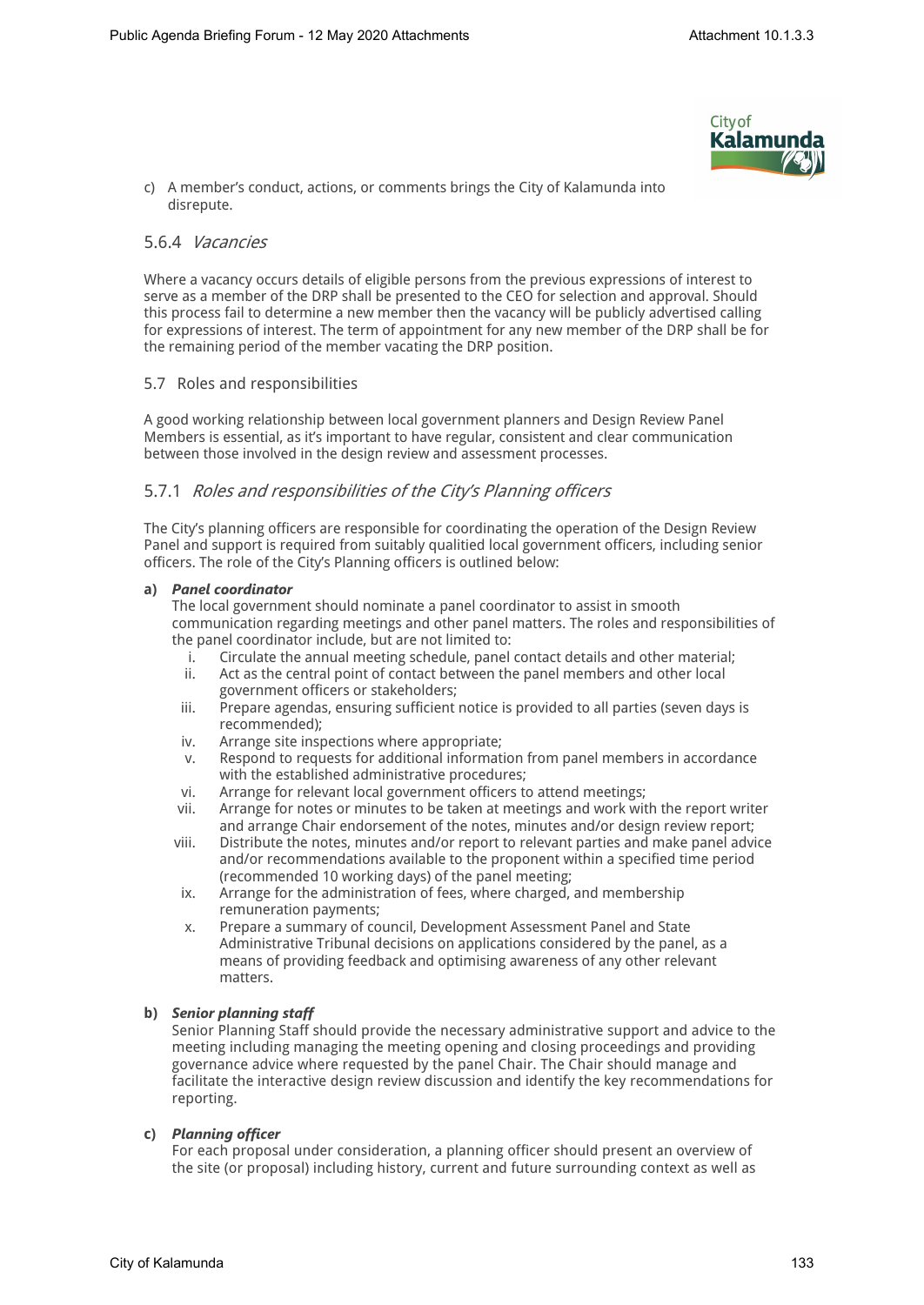

compliance with planning controls and relevant design criteria. They will also convey any concerns raised through internal referral pathways (e.g. storm water, traffic/parking) if available.

#### **d)** *Report writer*

Local government is responsible for ensuring that notes or minutes are taken for all panel meetings. The notes will be used to formulate a design review report for the local government's use in reporting to Council, JDAP or other decision maker. Notes and reporting needs to be clear and unambiguous to all parties with appropriate terminology and phrasing.

#### 5.7.2 *Roles and responsibilities of the panel members*

All panel members are required to:

- a) Provide independent, fair and reasonable professional advice relative to the SPP 7.0 Design Principles and relevant State and local policies and schemes;
- b) Treat all discussions and information about applications with sensitivity and confidentiality;
- c) Respond to and comment on material presented, providing clear and constructive feedback;
- d) Disclose any actual or perceived conflicts of interest in writing for the record (refer Part 10.6 of this Policy for further information in this regard).

#### 5.7.3 *Roles and responsibilities of the panel chair*

The panel Chair is primarily tasked with running panel meetings and is responsible for:

- a) Liaising with the nominated local government officer about the operation of the panel including advice regarding additional briefing material or requirements;
- b) Ensuring new members have been inducted and are briefed about panel operations;
- c) Ensuring that the meeting agenda is followed;
- d) Welcoming and introducing the panel, proponents and any observers present at the meeting;
- e) Facilitating interactive discussion and participation of all panel members, key local government attendees and proponents, enabling solutions to be brokered collaboratively;
- f) Ensuring discussions remain focused on the application being considered and that advice relates to matters covered by the spp7.0 design principles, relevant state and local policies and schemes;
- g) Ensuring consistency of panel advice between reviews;
- h) Summarizing the consensus view of the panel at the conclusion of the meeting;
- 
- i) Brief decision-makers on panel advice when required;<br>i) Endorsing the agreed DRP meeting minutes: and Endorsing the agreed DRP meeting minutes; and
- k) Attend and present at Council meetings, Joint Development Assessment Panel meetings and/or SAT as requested by the Director of Development Services, or authorized officer.

#### 5.8 Code of Conduct

Each member of the DRP is required to observe the City of Kalamunda's Code of Conduct. All members are expected to act in a responsible and professional manner with the information that they obtain through their role as a member of the DRP.

All members are encouraged to express their opinions and views without fear of reproach. It is therefore important that all members respect each other (often despite differences) and work together to create an open and trusting atmosphere.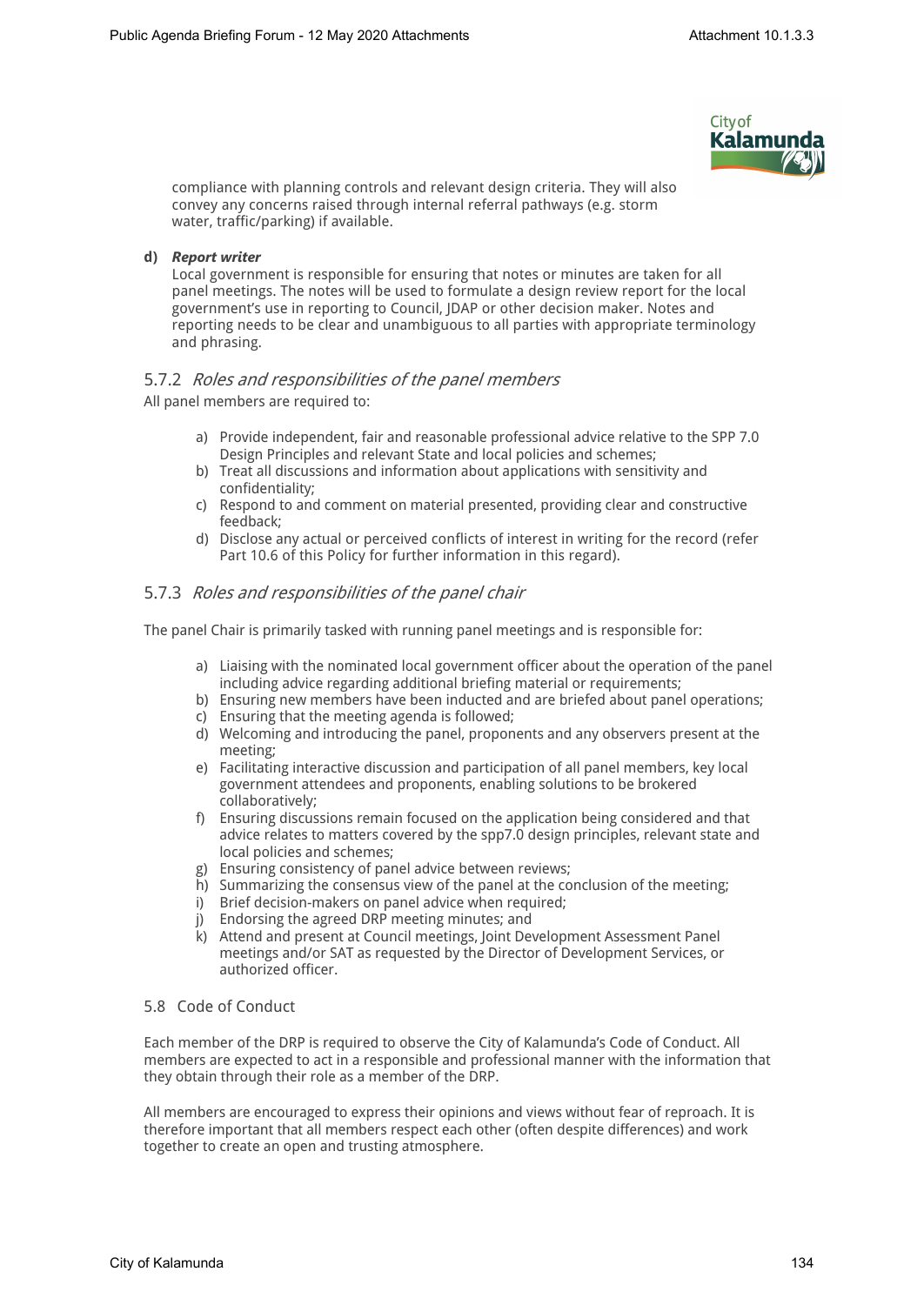

Members are expected to accept collective responsibility for, and remain loyal to, the decisions of the DRP This is to be upheld at all times, even when the member may not have agreed with the final decision reached by the DRP.

#### 5.9 Confidentiality and Privacy

Members of the DRP may have contact with confidential or personal information retained by Council or presented to them in a DRP meeting. If so, members are required to maintain the security of any confidential or personal information and will not be permitted to access, use, divulge, or remove any information, unless that member is specifically authorised to do so by written instruction from the Council, the CEO, or the Director of Development Services.

#### 5.10 Operational Funding and Remuneration

The City's operational budget allocates funds for engaging members of the DRP. Members of the DRP will be remunerated on the basis of an hourly sitting fee for attendance at the scheduled meetings, up to a maximum of three (3) hours, or for a longer period as resolved by the DRP and agreed by the Director of Development Services. In addition, the member can claim up to one (1) hour outside of the meeting for review of any item scheduled to be presented to the DRP. The sitting fee shall be determined by the Council and is to be reviewed in conjunction with the annual review of the City's Schedule of Fees and Charges.

If the Chair of the DRP is required to appear on the City's behalf as an expert witness at the State Administrative Tribunal or assist in the presentation of the City's recommendation to a Development Assessment Panel the member is to be paid at the rate adopted in the City's Schedule of Fees and Charges.

The Chair of the DRP shall be paid an additional hour (at the hourly rate) to compensate for their additional responsibilities that includes writing the recommendation of the DRP, and the review and endorsement of the draft DRP minutes.

#### **6. Matters to be Referred to the Design Review Panel**

#### 6.1 Significant Proposals

Significant development applications are applications which are determined by the City to be of significant planning interest to the community. At the discretion of the Director Development or the Manager Approval Services, a development may be deemed to be significant where one or more of the following criteria apply:

- a) Residential development that comprises ten (10) or more dwellings;
- b) Development that is greater than 10 metres in height (excluding Industrial development);
- c) Commercial or Industrial development directly abutting land used for residential purposes;
- d) Development that in the opinion of the City will have a significant impact upon the significance of a Heritage Place;
- e) The planning proposal will likely result in a significant adverse amenity impact on the community by virtue of traffic, noise, dust, odour vibration, or other impacts.
- f) Development that qualifies for determination by the Joint Development Assessment Panel; or

7. Development not referred to in items 1 through 6 above but which, in the opinion of the Manager Approval Services is:

a) Of a complex or contentious nature;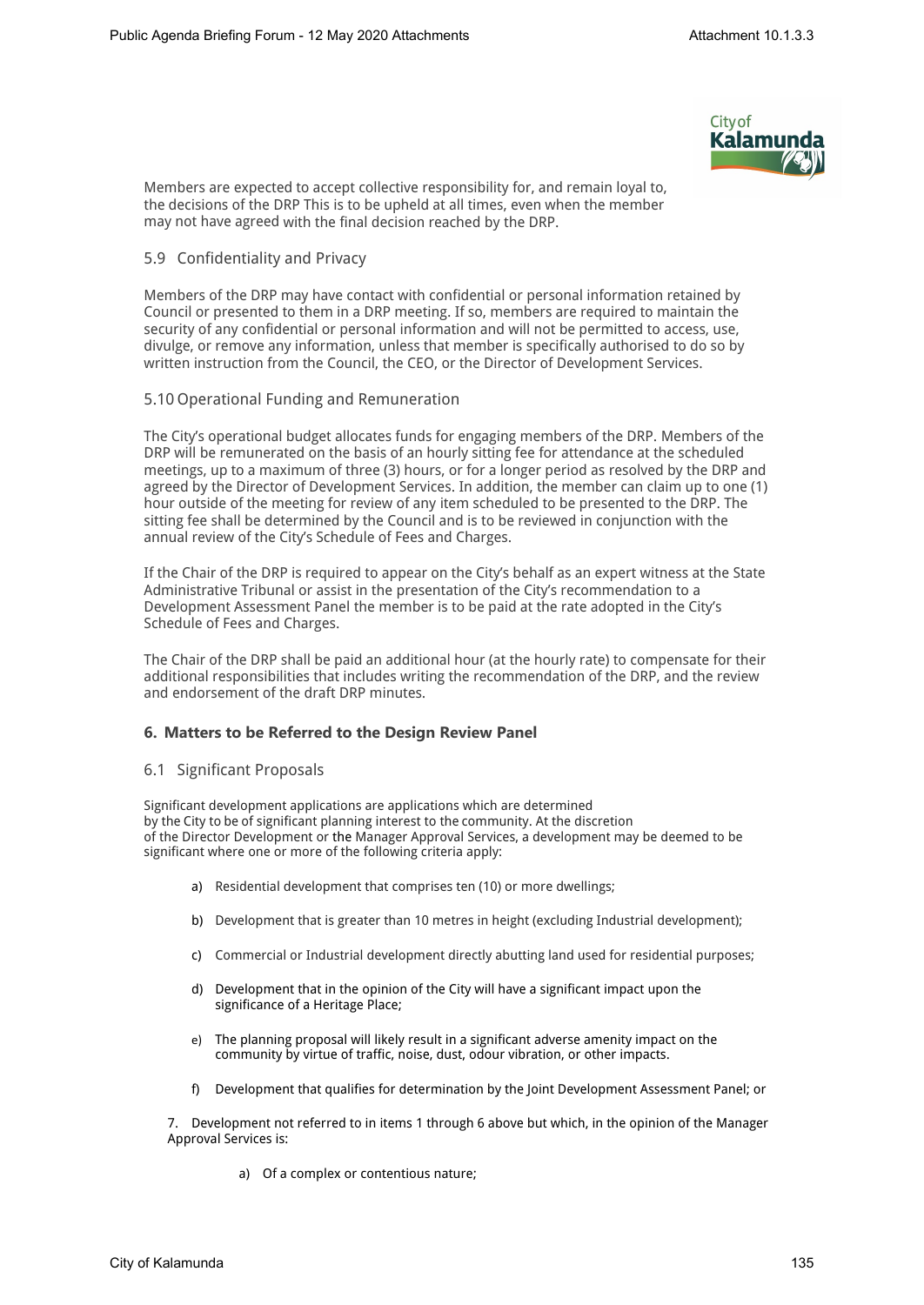

- b) Likely to be of significant interest to the community;
- c) Has urban design, streetscape, building bulk, scale or design impacts;
- d) Is located on a prominent or significant site;
- e) Involves unusual or unconventional design elements; or
- f) Is likely to benefit from DRP consideration.
- 6.2 Other Planning Matters for Referral

The Director of Development Services, or authorised officer, may refer other planning matters to the DRP where it is considered that the City will benefit from their input, as follows:

- a) Proposed planning or design studies including planning strategies, policies, precinct plans, design guidelines, or amendments to the City's Local Planning Scheme; or
- b) Any other matter relating to, but not limited to, the design of buildings or places or any issues relating to environmentally suitable design.
- 6.3 Timing

The DRP will be convened in a timely manner to expedite the consideration of the proposal, depending on the availability of the members and the completeness of the material to be considered (see 7.0 below). Some matters may need to be referred to the DRP on more than one occasion.

The convening of a DRP will generally require a minimum lead period of 10 days. Referral of lodged Development Applications to the DRP is likely to extend the overall assessment period of the proposal.

#### **7. Information Required to be Provided by the Applicant for design review**

It is recommended that initial design reviews occur early, prior to the submission of a formal application, to ensure better design outcomes. The material required for design review should sufficiently reflect the stage of development of the proposal and illustrate site analysis, site design response and the intended design proposal. For early design reviews, drawings may be conceptual and diagrammatic.

#### 7.1 Site analysis

It is particularly important to provide contextual information on drawings and information submitted for review, to assist in the panel assessing how well a proposal responds to its site and context.

The key elements of a site analysis include:

- a) Site location / wider context plan
- b) Aerial photograph
- c) Local context plan
- d) Site context and survey plan
- e) Streetscape elevations and sections

For residential proposals refer to relevant volume of the Residential Design Codes for more detail.

7.2 Design proposal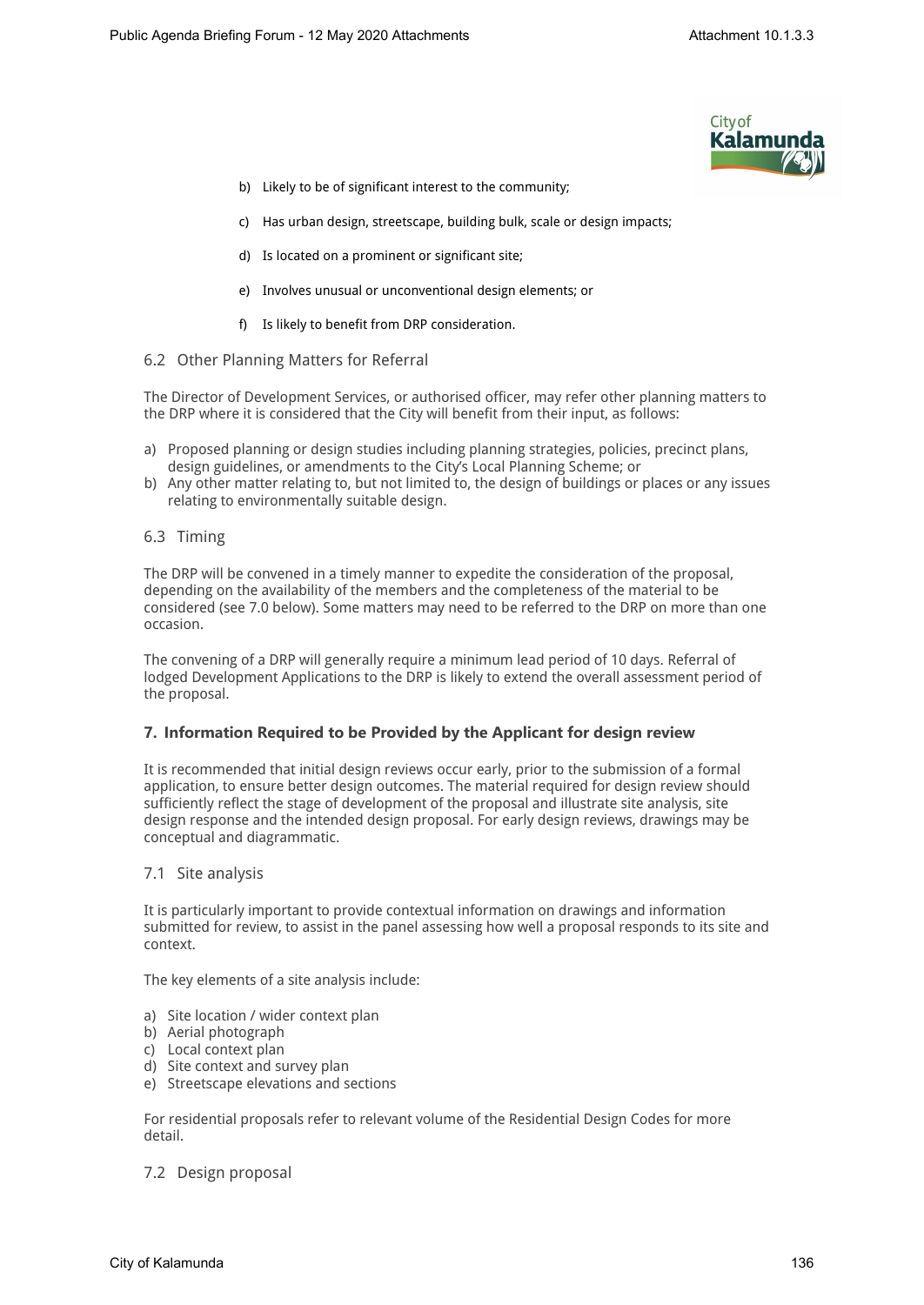

Sufficient drawing material should be presented to outline the intended design proposal; however, the emphasis should be on having enough information rather than having fully-resolved drawings of every aspect of the proposal.

The key elements of a pre-lodgment design proposal include:

- a) Development details
- b) Precedents and context that have informed the design proposal
- c) Site plan
- d) Floor plans
- e) Elevations of the proposal in context
- f) Sections of the proposal in context
- g) A schedule of proposed materials and colours to be used
- h) Draft design quality statement outlining how the proposal responds to the SPP 7.0 Design Principles.
- i) 3D images or visualisations if available A statement on how the DRP's previous comments have been addressed (for applications undergoing further review)

For residential proposals refer to relevant volume of the Residential Design Codes for more detail.

#### **8. Presentation to the Design Review Panel**

In a maximum ten (10) minute presentation (unless an alternative is agreed upon by the DRP Chair) the applicant is to present plans and relevant information for the proposal, including:

- a) The aspirations of the project, as well as a contextual understanding of the site and how the project sits within, and relates to, its surroundings; and
- b) How the development addresses the design principles as outlined in Clause 9 a). of this policy (Format for DRP Design Review Advice) and the relevant development requirements, including any variations to the 'deemed-to-comply' provisions and how they impact on, or contribute to, the desired design outcome.

#### **9. Format for DRP Design Review Advice**

The summary of a design review and the recommendations of the DRP are to be provided to the applicant in written format within fourteen (14) working days of the date of the DRP meeting. These reviews are to have regard to the following:

- a) Design Principles (refer Appendix 2 Principles of Good Design).
- b) Design Assessments
	- i. Design strengths, and
	- ii. How can the proposal be improved.
- c) Recommendation to Approval Services and/or applicant (one, or a combination of the below);<br>i. The
	- The design is supported,
	- ii. The design is supported and is of sufficiently high quality to satisfy the relevant scheme provisions in relation to discretionary matters such as density, plot ratio bonuses, or building height,
	- iii. The design can likely be supported subject to the following matters being addressed, and the DRP will further review the proposal at a subsequent DRP meeting prior to it making its final recommendation,
	- iv. The design will be supported subject to the following changes,
	- v. The design is not supported for the following reasons, or,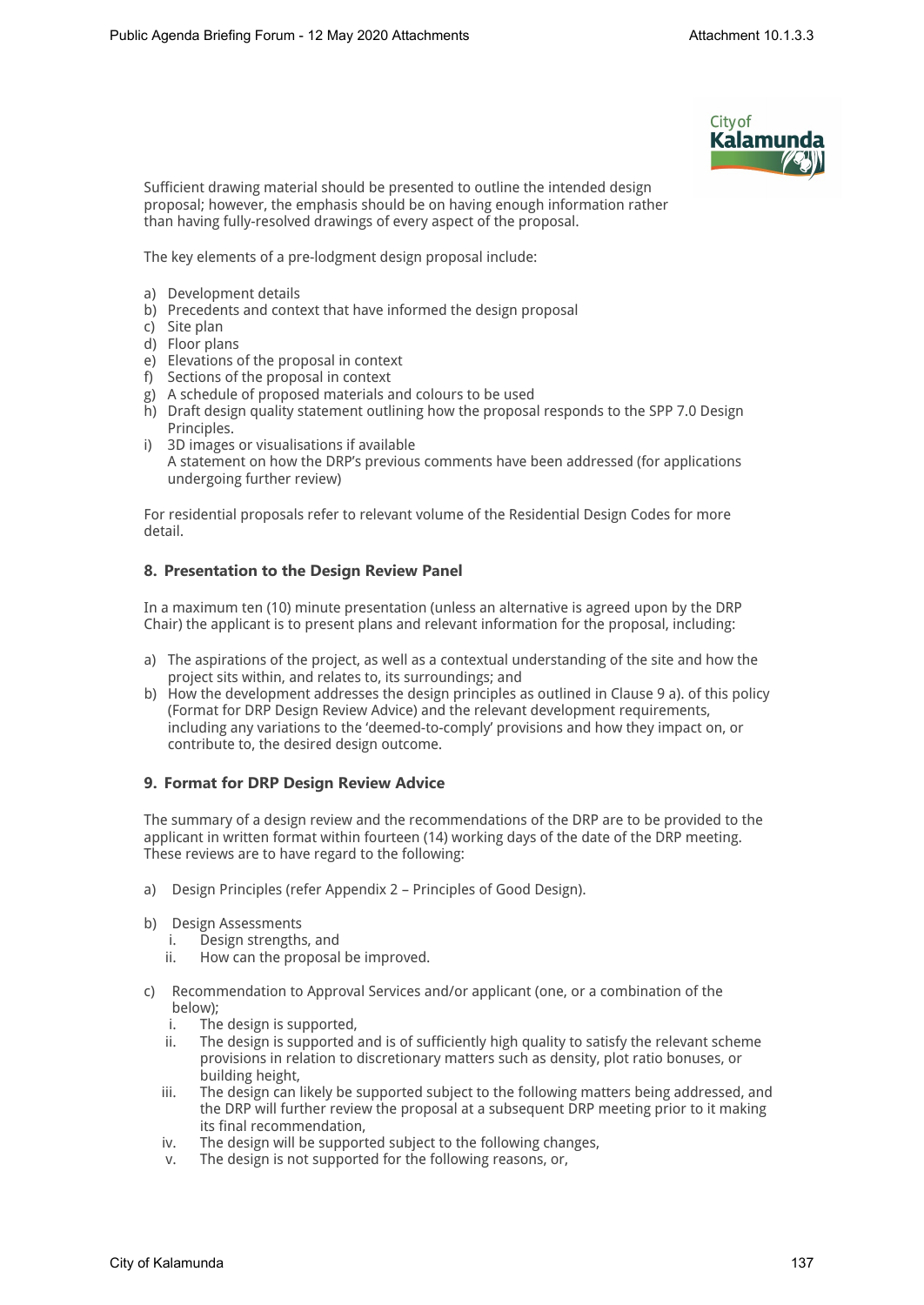

vi. The design is at a concept stage only, the plans have not progressed to a stage where a recommendation can be provided

#### **10. Meeting Procedure and Process**

#### 10.1 Schedule of Meetings

The DRP is proposed to meet on an as needed basis, with a maximum of one meeting per month, unless a "special" meeting is called by the Director of Development Services. An agenda for DRP meetings shall be prepared in accordance with the format in Appendix 3. Special meetings may be convened at any other time to deal with specific proposals or issues.

The location, date, and time of the meeting shall be advised to the members of the DRP at least ten (10) working days prior to the meeting. The agenda will be provided to the DRP members at least five (5) working days prior to the meeting.

The duration of the meeting shall be a maximum of three (3) hours unless the DRP resolves to extend the meeting to a particular time for the completion of business, and that extended time is agreed by the Director of Development Services.

#### 10.2 Attendance and Quorum

From the five (5) appointed members, the DRP will comprise the Chair, Deputy Chair, and three other members Where a member is unable to attend the meeting (subject to sufficient notice being given) the City's Director of Development Services or another authorised officer, in liaison with the Chair, will invite the alternate member.

The quorum for each meeting will be no less than three (3) DRP members. The Director of Development Services or other authorised officer is also required to be in attendance. If a quorum is not present within 30 minutes of the notified commencement time of the meeting, then the meeting shall lapse.

The determination of a proposal shall be the sole responsibility of the DRP members, with the Director of Development Services, or authorised officer, acting in an advisory role only. This advisory role includes briefing the committee members on each matter on the agenda and identifying any particular aspects upon which advice and/or recommendations are required.

The DRP Chair may request that external advice or expert knowledge be provided to the DRP, where it is deemed that such knowledge is not available from within the DRP members, or due to the nature, or type, of development. The City shall give all assistance to the DRP Chair and, where appropriate, approve such requests.

The owner of the land and/or the applicant shall attend the meeting and make a presentation on the proposal to the DRP. Following the presentation and any questions from the Committee members the Chair may request the presenters vacate the meeting prior the members further deliberating on the matter

The matters under consideration by the DRP are generally confidential in nature and therefore DRP meetings will not be open to the public.

#### 10.3 Panel Member preparation

All panel members should ensure that they are familiar with all information provided prior to the meeting and prepare comments in advance, to enable effective use of session time. If additional information is required prior to the meeting, a request should be submitted to the local government in accordance with the procedures advised during the induction.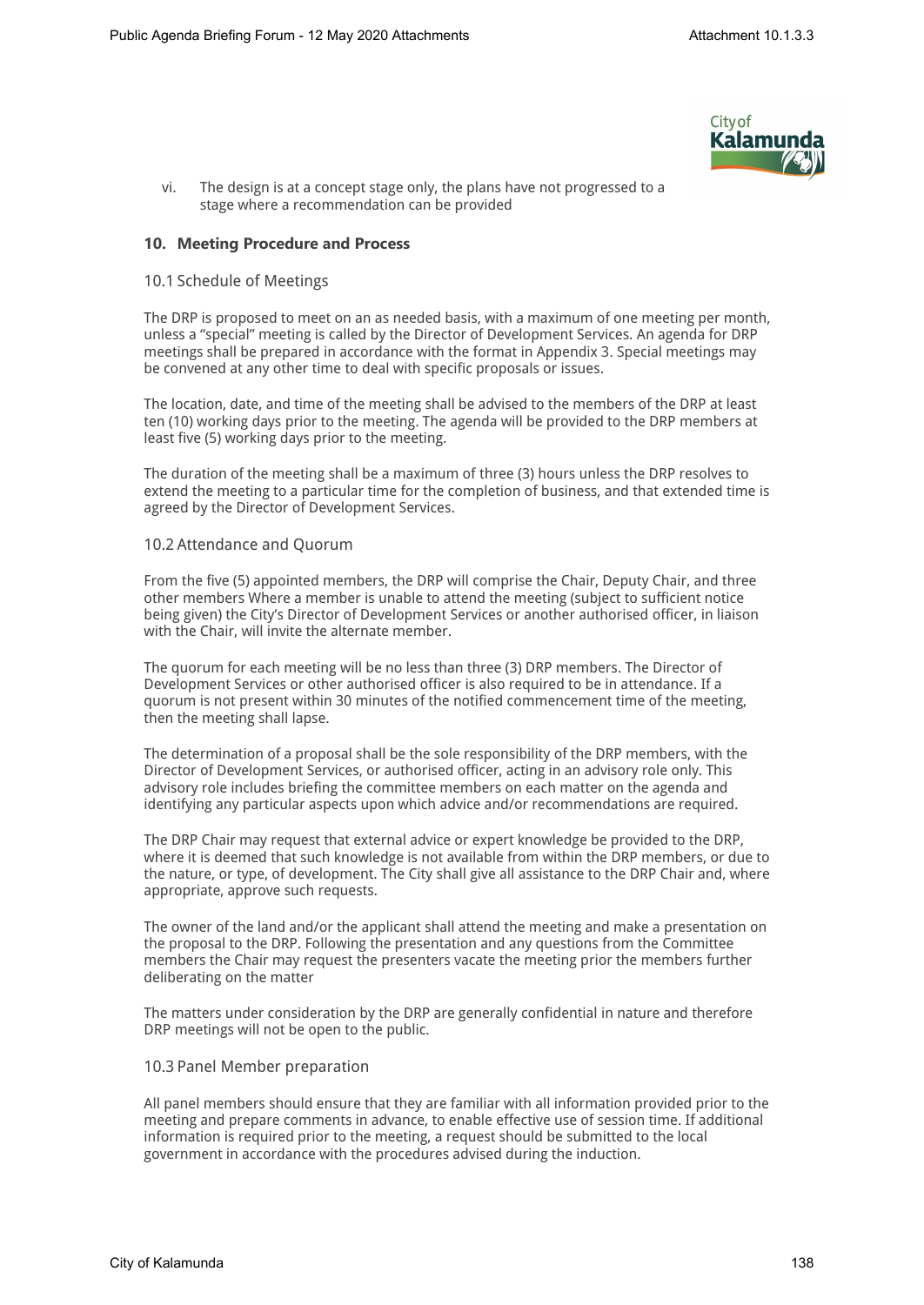

#### 10.4 Agenda

The agenda for each meeting (along with submitted drawings and other relevant documentation) shall be prepared by the Panel Coordinator and circulated to all panel members and meeting attendees at least one week prior to the meeting. A meeting agenda template can be found at Appendix 3.

The priority of agenda items for each meeting should be determined by the local government ensuring the scheduling of items has regard for the relevant statutory timeframes.

Each item should be allocated an appropriate duration on the agenda, to allow for the recommended design review meeting format. Additional time may be required for complex projects where this is appropriate. It is recommended that the meeting agenda does not exceed three hours.

An employee of the City shall be present at the meeting to record the minutes. These minutes will record a consensus agreement on actions and any points of agreement/disagreement, as well as any additional relevant comments and recommendations. They will not reflect the discussions verbatim but present a summary of issues or matters discussed during debate prior to consensus agreement being reached.

At the culmination of the meeting the Chair will read out the agreed actions, recommendations, and any other points of agreement to the meeting to ensure that they accurately reflect the consensus view. Within ten (10) working days of the date of the DRP meeting the minutes are to be compiled by a member of the City's Officers and presented in the form of:

- a) Explanatory comments on each proposal conveying the DRP's general views regarding the proposal;
- a) Formal recommendation to the City, where appropriate, reflecting the views of the majority of the members present at the meeting; and
- b) Any additional informal comments conveying the views of individual members, which may be included at the request of any member, subject to the approval of the Director of Development Services or other authorised officer.

The minutes will be checked and endorsed by the Chair and then distributed to all members who attended the meeting. The minutes will also be provided to the applicant.

All minutes of the DRP will be tabled at a Council meeting. If the matter is to be determined by the Council, then the minutes will be included as an attachment to the officer's report and referenced in the report. Where a Development Application is to be determined by a Joint Development Assessment Panel the relevant DRP minutes will be included as an attachment to the Responsible Authority Report (RAR) and referenced in the RAR. In addition to this, an original copy of the endorsed minutes will to be kept for record purposes within the City.

#### 10.5 DRP Comments and Advice

The DRP is to provide comments and advice to the City's Planning Officers to assist in providing pre and post lodgement advice to applicants, formulating recommendations to the Council or a Joint Development Assessment Panel on particular applications for development approval, or in determining applications under delegated authority. The DRP will also provide comments and advice on other planning related proposals presented to it.

The recommendations of the DRP are not binding on the City, however, they will be given due regard and used to assist the City in making better and more informed decisions.

The DRP is expected to provide comments and advice on a 'without prejudice' basis.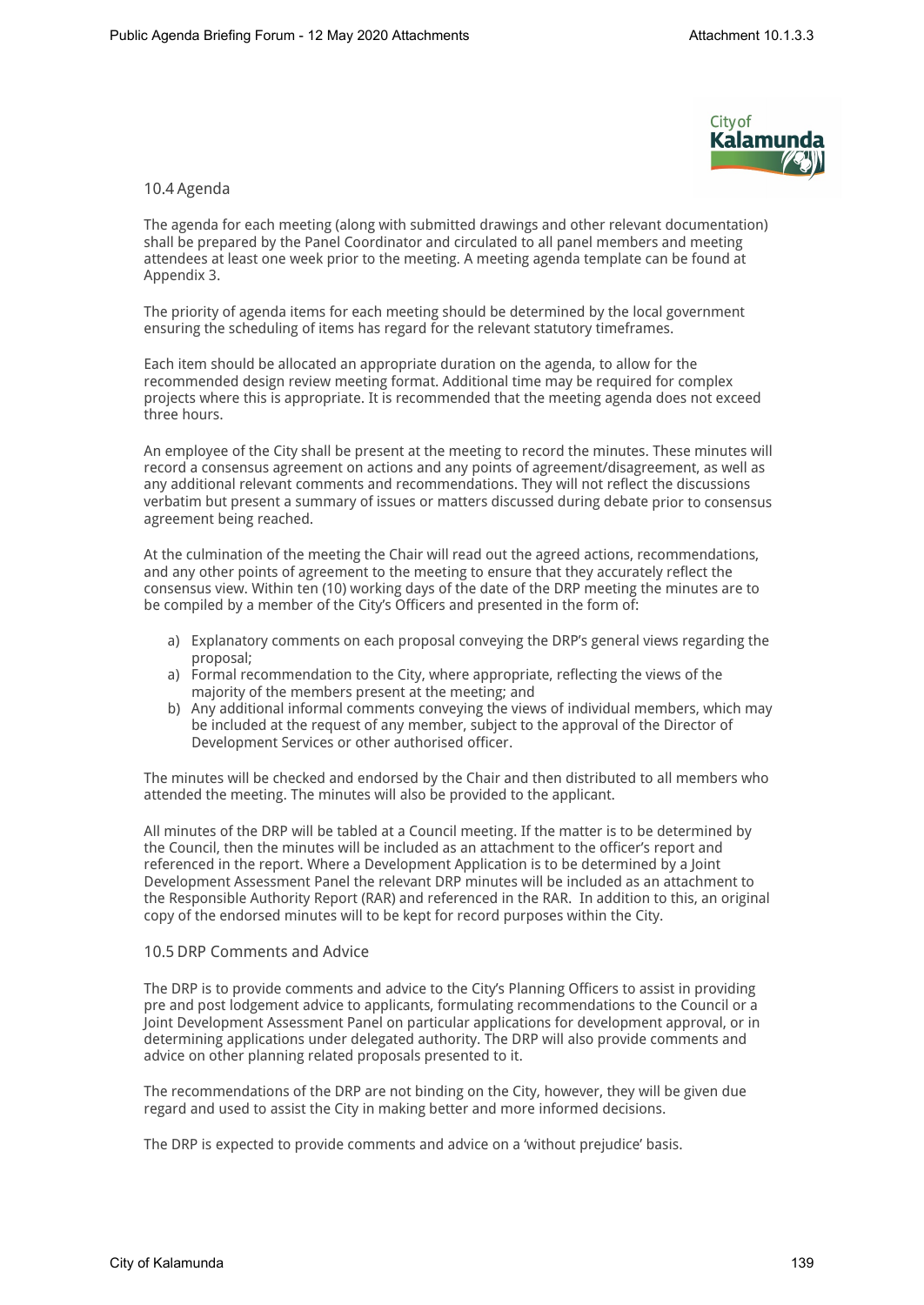

#### 10.6 Conflict of Interest

All members of the DRP need to be aware that any conflict of interest, needs to be recognised. Members of the Design Review Panel are to be regarded as a "Committee Member" for the purposes of the definitions in the City of Kalamunda Elected Members Code of Conduct and therefore required to comply with the Code. On receipt of the agenda, if a member has an interest in the matter, then that member is required to declare the interest and the alternative member of the DRP is to be invited by the City. This will be noted in the minutes. Should the member declare an interest during the meeting, the declaration and the vacancy during discussion will be noted in the minutes. If a member is unsure as to whether they have an interest in the matter they are advised to raise the issue with the Director of Development Services, or another authorised officer.

Any member of the DRP who has a financial and/or proximity interest in a matter shall exclude themselves from the room and not participate in that part of the meeting. They may return upon conclusion of that section of the meeting.

#### **11. Media Protocol**

Members of the DRP are not to speak to the media in their capacity as a DRP member.

#### **12. Definitions**

Unless otherwise defined, words and expressions in this Policy are defined in Schedule 1 of Local Planning Scheme No.3 (the Scheme), the *Planning and Development Act WA 2005*, the *Planning and Development Regulations 2015*, the Residential Design Codes of WA, or as defined below:

| "Design Review<br>Panel"                            | A specialised panel of consultants selected by the Council in the<br>manner and for the purposes specified in this Policy, which provides<br>professional and technical advice to the City's officers and the<br>Council. |
|-----------------------------------------------------|---------------------------------------------------------------------------------------------------------------------------------------------------------------------------------------------------------------------------|
| "Design Review<br><b>Panel Chair"</b>               |                                                                                                                                                                                                                           |
| "Design Review<br><b>Panel Member"</b>              |                                                                                                                                                                                                                           |
| "Design Review<br><b>Panel Alternate</b><br>Member" |                                                                                                                                                                                                                           |
| "Financial Interest"                                | has the same meaning as given by Section 5.60A of the Local<br>Government Act 1995.                                                                                                                                       |
| "Pecuniary Interest"                                | means an interest that a person has in a matter because of a<br>reasonable likelihood or expectation of appreciable financial gain or<br>loss to the person.                                                              |
| "Proximity Interest"                                | has the same meaning as given by Section 5.60B of the Local<br>Government Act 1995.                                                                                                                                       |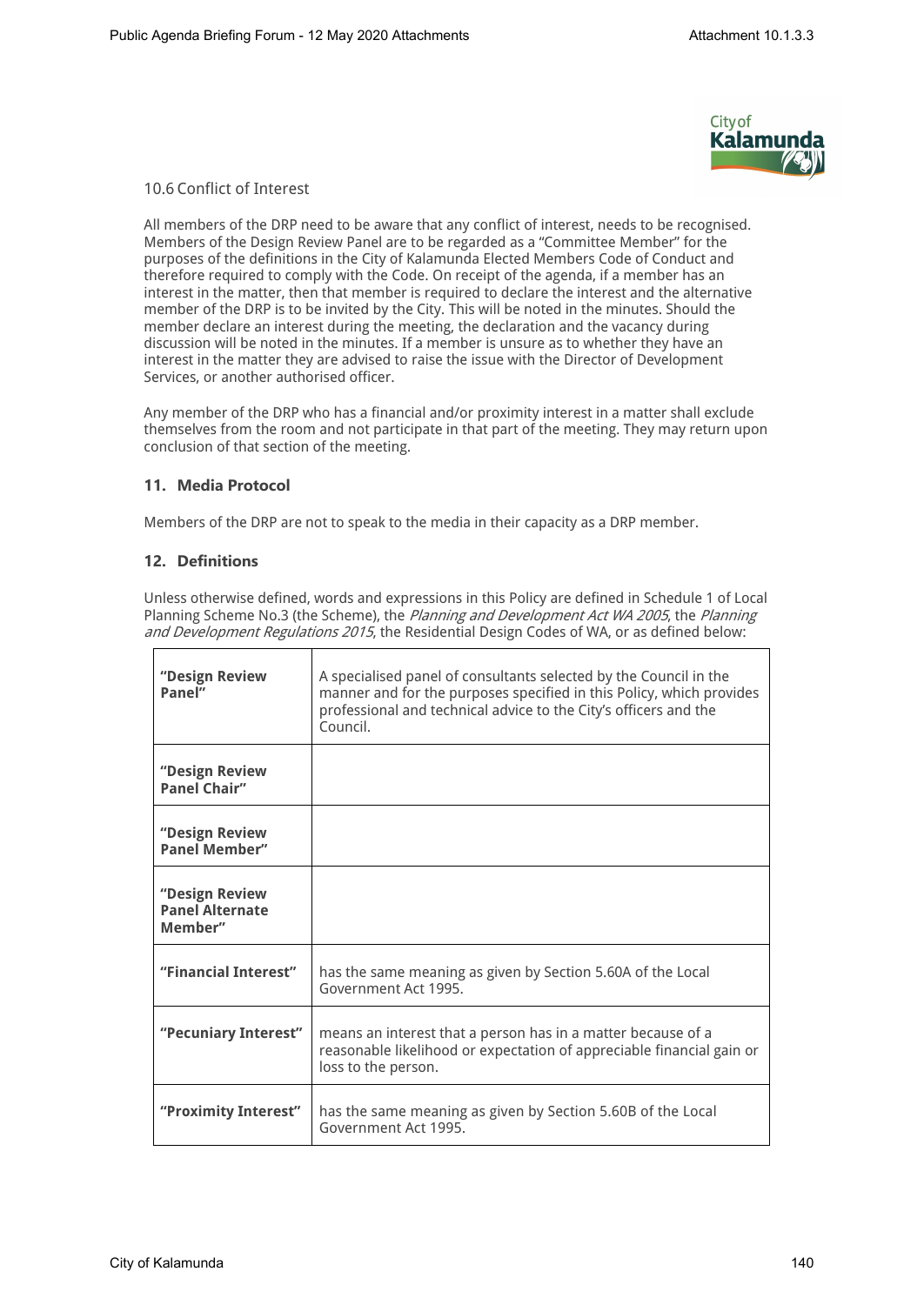$\overline{1}$ 



| significant" |  |  |  |
|--------------|--|--|--|
| Development" |  |  |  |
|              |  |  |  |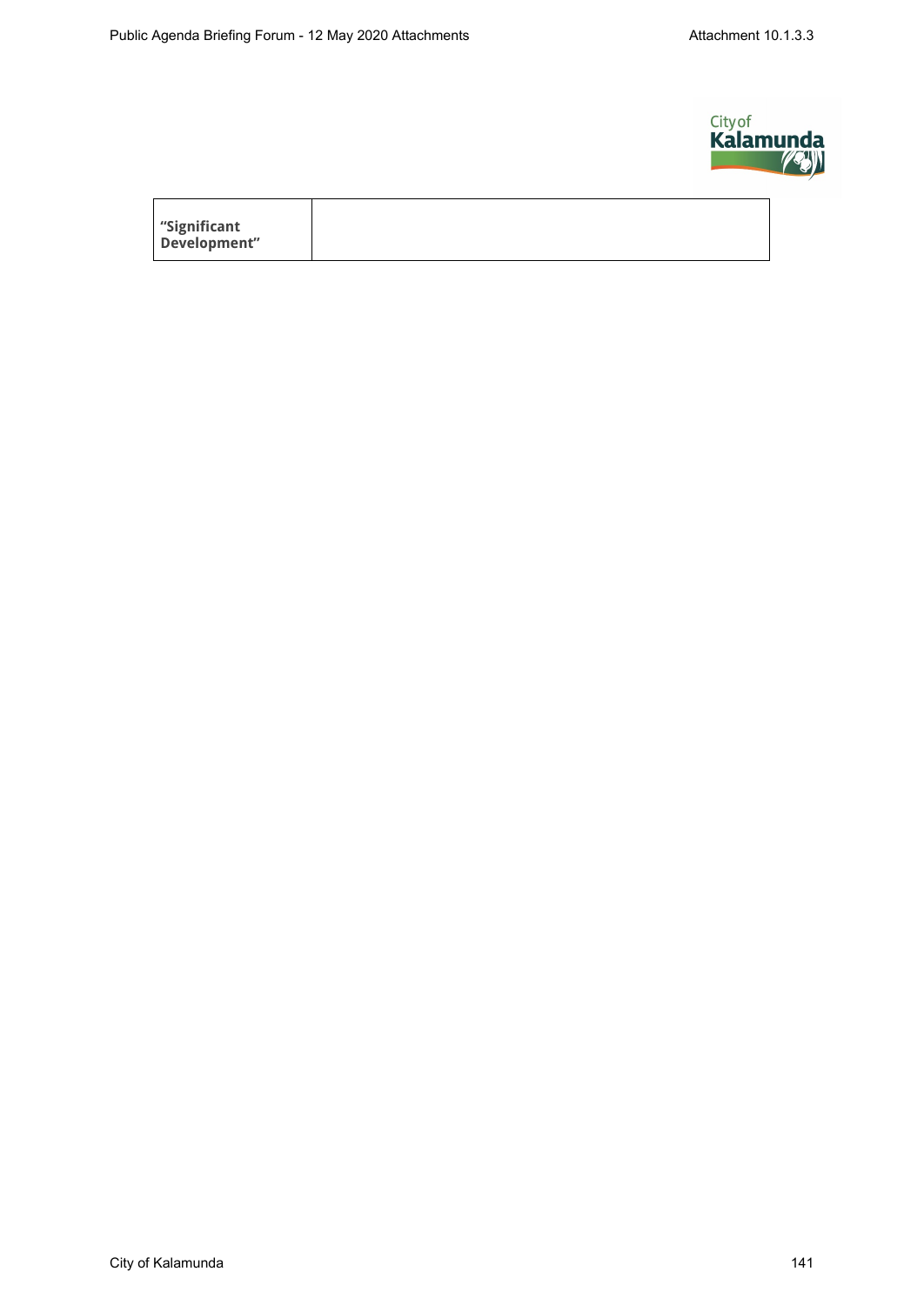

### **Appendix 1 – The CABE 10 Principles of Design Review**

For design review to succeed it should be carried out professionally and offer consistently high standards in the quality of its advice. In order to achieve this, the following 'best practice' principles of design review should be used to guide the review process and set an appropriately high standard of conduct from panel members:

- a) Independent It is conducted by people who are not connected with the proposal's promoters and decision-makers and ensures that conflicts of interest do not arise.
- b) Expert It is carried out by suitably trained people who are experienced in design and know how to critique constructively. Review is usually most respected when it is carried out by professional peers of the project designers, because their standing and expertise will be acknowledged.
- c) Multidisciplinary It combines the different perspectives of architects, urban designers, planners, landscape architects, engineers and other specialist experts to provide a complete, round assessment.
- d) Accountable The Design Review Panel, and the advice that it provides to the local government (or other approval authority) must be clearly seen to work for the benefit of the public.
- e) Transparent The Design Review Panel, membership, governance processes and funding should always be in the public domain.
- f) Proportionate It is used on projects whose significance (either at a local or State level) warrants the investment needed to provide the service.
- g) Timely It takes place as early as possible in the design process, because this can avoid a great deal of wasted time. It also costs less to make changes at an early stage.
- h) Advisory The Design Review Panel does not make decisions, but it offers impartial advice that informs recommendations to the people who do.
- i) Objective It appraises proposals according to measures that are reasoned and objective, rather than the stylistic tastes of individual panel members.
- j) Accessible The recommendations arising from design review are clearly expressed in terms that design teams, decision makers and the public can all understand and make use of...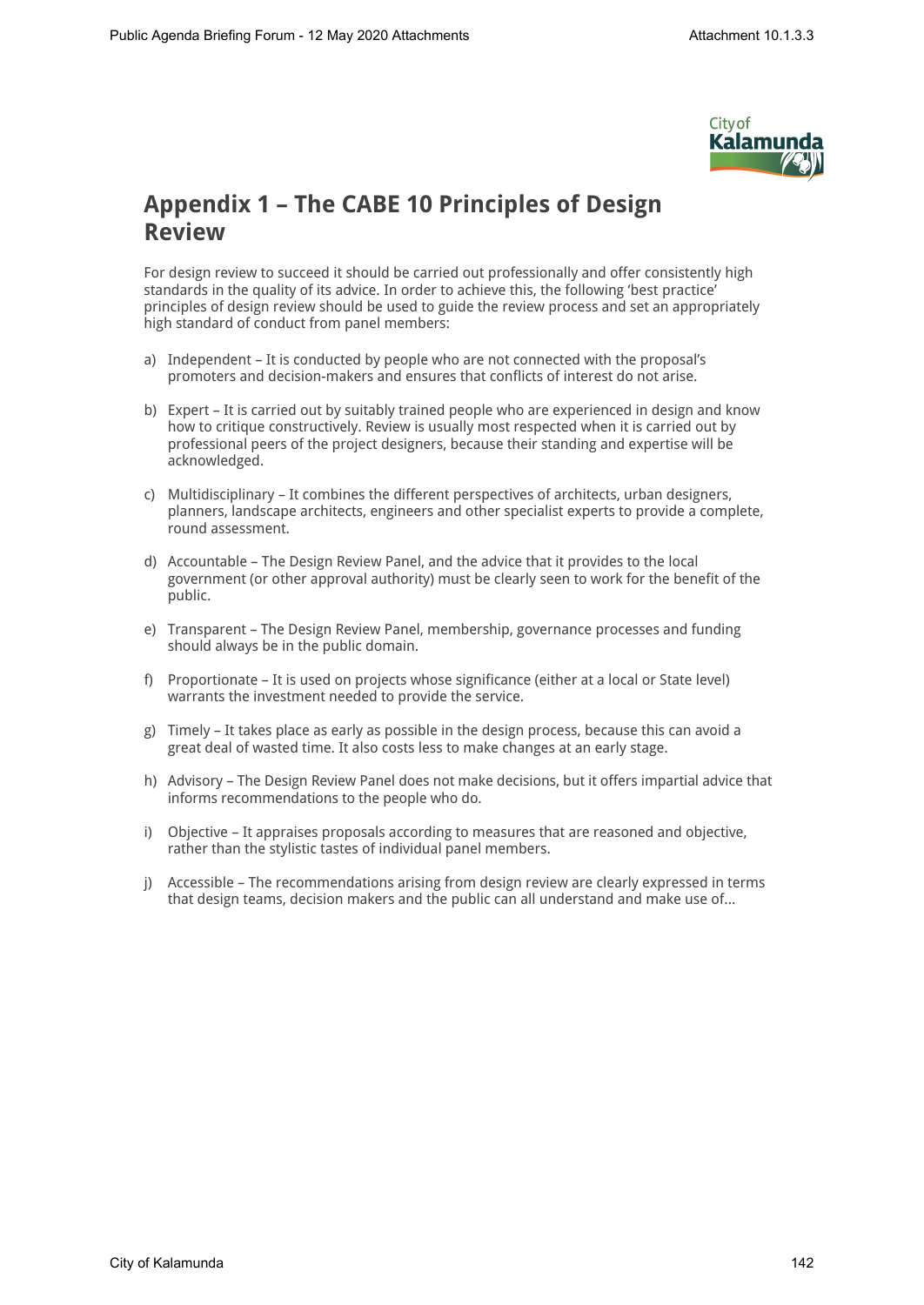

### **Appendix 2 – Principles of Design**

When providing design review, it is expected that the DRP shall give due regard to the following Design Principles set by State Planning Policy 7.0 (as amended). Where a conflict exists between SPP 7.0 and this Policy, the provisions of SPP 3.70 shall prevail.

Individual principles may not apply equally to all projects, due to their location or type. At the commencement of a design review, the panel should determine which principles should be prioritized in the elevation process.

1. Context and character – *Good design responds to and enhances the distinctive characteristics of a local area, contributing to a sense of place.* 

The distinctive characteristics of a local area include its prominent natural and built features, social, economic and environmental conditions, the overall qualities of its built environment, local Aboriginal culture and history and significant post-settlement heritage. Successful places are distinctive and memorable, with a character that people can appreciate easily.

Good design responds intelligently and sensitively to these factors in order to positively contribute to the identity of an area including adjacent sites, streetscapes and the surrounding neighbourhood. Interpretative responses to context are encouraged; imitation of existing features should be avoided. New development should integrate into its landscape/townscape setting, reinforcing local distinctiveness and responding sympathetically to local building forms and patterns of development. Building materials, construction techniques and details should, where appropriate, enhance local distinctiveness.

Good design also responds positively to the intended future character of an area. It delivers appropriate densities that are consistent with projected population growth, and able to be sustained by existing or proposed transport, green and social infrastructure.

Consideration of local context is particularly important for sites in established areas that are undergoing change or identified for change. Context is also important for greenfield development, to ensure a site-specific response to existing landscape and topographical features.

2. Landscape quality – *Good design recognizes that together landscape and buildings operate as an integrated and sustainable system, with a broader ecological context.* 

Outdoor spaces are important. Public spaces can include parks and nature reserves, as well as more formal squares, paved areas and streets. Designed with people in mind, they should be attractive and comfortable, offering opportunities for people to meet and socialise, bringing vitality and identity to a place.

Good landscape design protects existing environmental features and ecosystems, promotes biodiversity, offer a variety of habitats for flora and fauna, enhances the local environmental context and restores lost or damaged ecosystems, where possible. It considers environmental factors such as water and soil management, ground and site conditions, solar access, microclimate, tree canopy, urban heat island impacts, habitat creation and preservation of green infrastructure – balancing these against social, cultural and economic conditions.

Good landscape design employs hard and soft landscape and urban design elements to create external environments that interact in a considered manner with built form, resulting in wellintegrated, engaging places that contribute to local identity and streetscape character.

Good landscape design provides optimal levels of external amenity, functionality and weather protection while encouraging social inclusion, equitable access and respect for the public and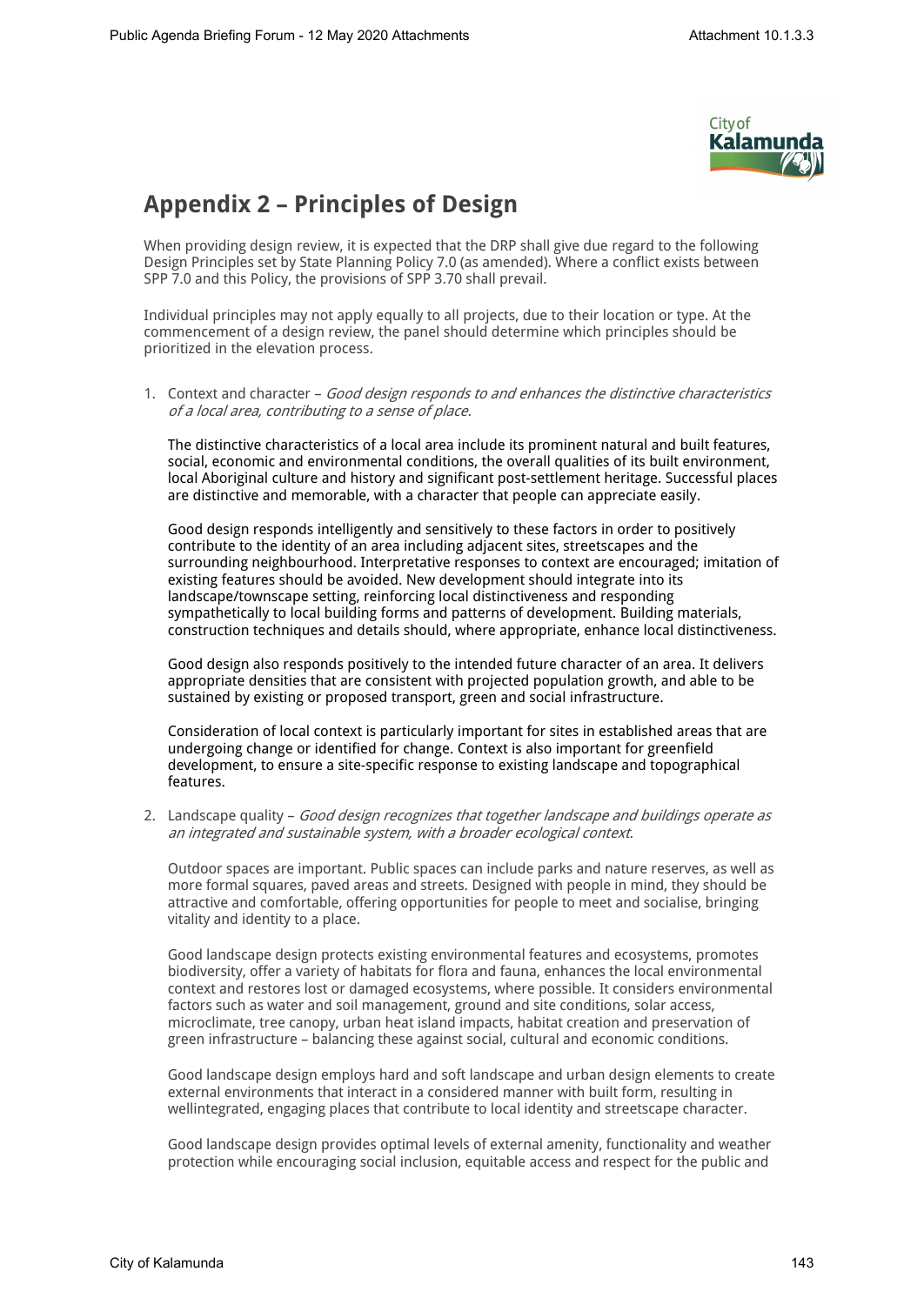

neighbours. Well-designed landscape environments ensure effective establishment and facilitate ease of long term management and maintenance.

3. Built form & scale – *Good design ensures that the massing and height of development is appropriate to its setting and successfully negotiates between existing built form and the intended future character of the local area.* 

Buildings can define open spaces by enclosing them. Good design delivers buildings and places of a scale that responds to landform characteristics and existing built fabric in a considered manner, mitigating the potential for negative amenity impacts on both private land and the public realm.

The scale, massing and height of new development should respond positively to that of the adjoining buildings, the topography, the general pattern of heights, and the views, vistas and landmarks of the place, reinforcing a coherent local identity. The orientation, proportion, composition, and articulation of built form elements should deliver an outcome that is suited to the purpose, defines the public domain, contributes to the character of adjacent streetscapes and parks, and provides good amenity for people at ground level.

4. Functionality and build quality – *Good design meets the needs of users efficiently and effectively, balancing functional requirements to perform well and deliver optimum benefit over the full life-cycle.*

Well-designed functional environments provide spaces that are suited to their intended purpose and arranged to facilitate good relationships to other spaces, and ease of use. Good design provides flexible and adaptable spaces to maximise their utilisation and accommodate appropriate future requirements without the need for major modifications.

Good build quality is achieved by using durable materials, finishes, elements and systems that are easy to maintain and weather well over time. The outcome should be a development that is well-detailed, resilient to the wear and tear expected from its intended use, is easy to upgrade and without excessive maintenance requirements. Consideration should be given to the full life-cycle of the proposal and mitigation of potential climate change impacts.

Good design accommodates services in an integrated manner, without detriment to the appearance, functionality and serviceability of the final outcome.

5. Sustainability – *Good design optimizes the sustainability of the built environment, delivering positive environmental, social and economic outcomes.* 

Sustainable landscape and urban design adheres to established water-sensitive urban design principles, minimises negative impacts on existing natural features and ecological processes and facilitates green infrastructure at all project scales.

Sustainable built environments use passive environmental design measures at various scales, responding to local climate and site conditions by providing optimal orientation, shading, thermal performance and natural ventilation. Reducing reliance on technology for heating and cooling minimises energy use, resource consumption and operating costs over the life-cycle of the project.

Sustainable design also includes the use of sustainable construction materials, recycling, good waste management practices, re-use of materials and existing structures, harnessing of renewable energy sources, and total water cycle management.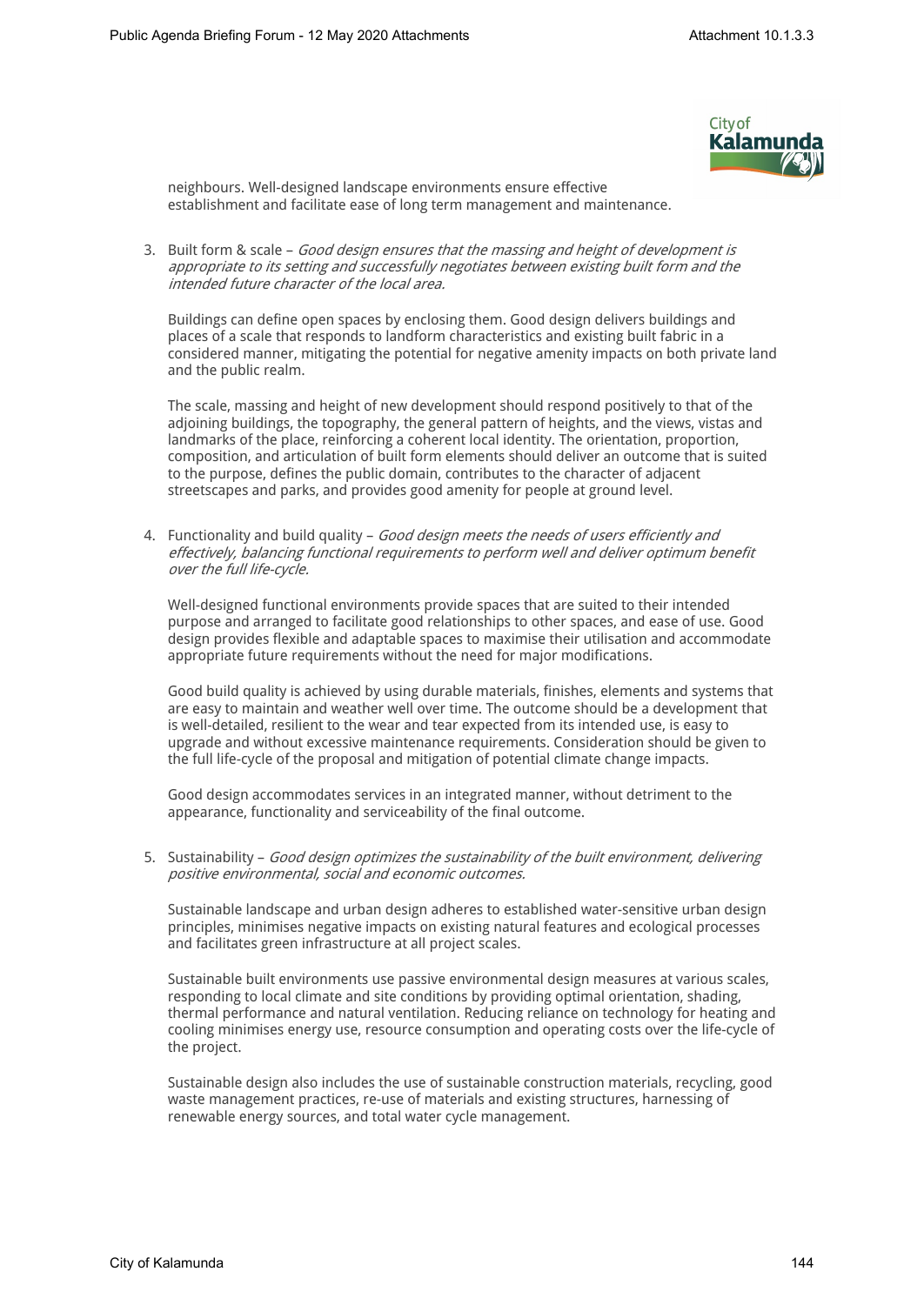

6. Amenity - *Good design provides successful places that offer a variety of uses and activities while optimising internal and external amenity for occupants, visitors and neighbours, providing environments that are comfortable, productive and healthy.* 

Places should incorporate a mix of uses that work together to create viable environments that respond to the diversity of the local community and its culture. New development should offer a range of uses and activities that contribute to the vitality of the place at different times of the day and week and provide choices of housing, shopping, employment and entertainment.

Well-designed external spaces provide welcoming, comfortable environments that are universally accessible, with effective shade as well as protection from unwanted wind, rain, traffic and noise. Good design mitigates negative impacts on surrounding buildings and places, including overshadowing, overlooking, glare, reflection and noise.

Good design provides internal rooms and spaces that are adequately sized, comfortable and easy to use and furnish, with good levels of daylight, natural ventilation and outlook. Delivering good levels of internal amenity also includes the provision of appropriate levels of acoustic protection and visual privacy, adequate storage space, and ease of access for all.

7. Legibility – *Good design results in buildings and places that are legible, with clear connections and easily identifiable elements to help people find their way around.* 

Good urban design makes places easy to navigate, with recognisable routes, intersections and landmarks while being well-connected to existing movement networks. Sightlines are wellconsidered, with built form responding to important vantage points. Movement through a place should always be easy for everyone who uses it, whether they are on foot or by bicycle, public transport or private vehicle. Efforts should always be made to giving pedestrian movement priority over vehicular movement.

Good design provides environments that are logical and intuitive to use, at the scales of building, site and precinct. Consideration should be given to how the urban design of street environments can provide visual cues as to the street hierarchy.

Access and circulation within developments should contribute to a fine-grain network of direct and connected routes within and beyond the site and avoid creating large nonpermeable blocks.

Within buildings, legibility is served by a clear hierarchy of spaces with identifiable entries and clear wayfinding. Externally, buildings and spaces should allow their purpose to be easily understood, and provide clear distinction between public and private spaces.

8. Safety – *Good design optimizes safety and security, minimizing the risk of personal harm and supporting safe behavior and use.* 

Safety and security is promoted by maximising opportunities for passive surveillance of public and communal areas and providing clearly defined, well-lit, secure access points that are easily maintained and appropriate to the purpose of the development.

Good design provides a positive, clearly defined relationship between public and private spaces and addresses the need to provide optimal safety and security both within a development and to the adjacent public realm.

The design of vehicular transport routes should integrate safety requirements in a manner that mitigates negative impacts on pedestrian amenity.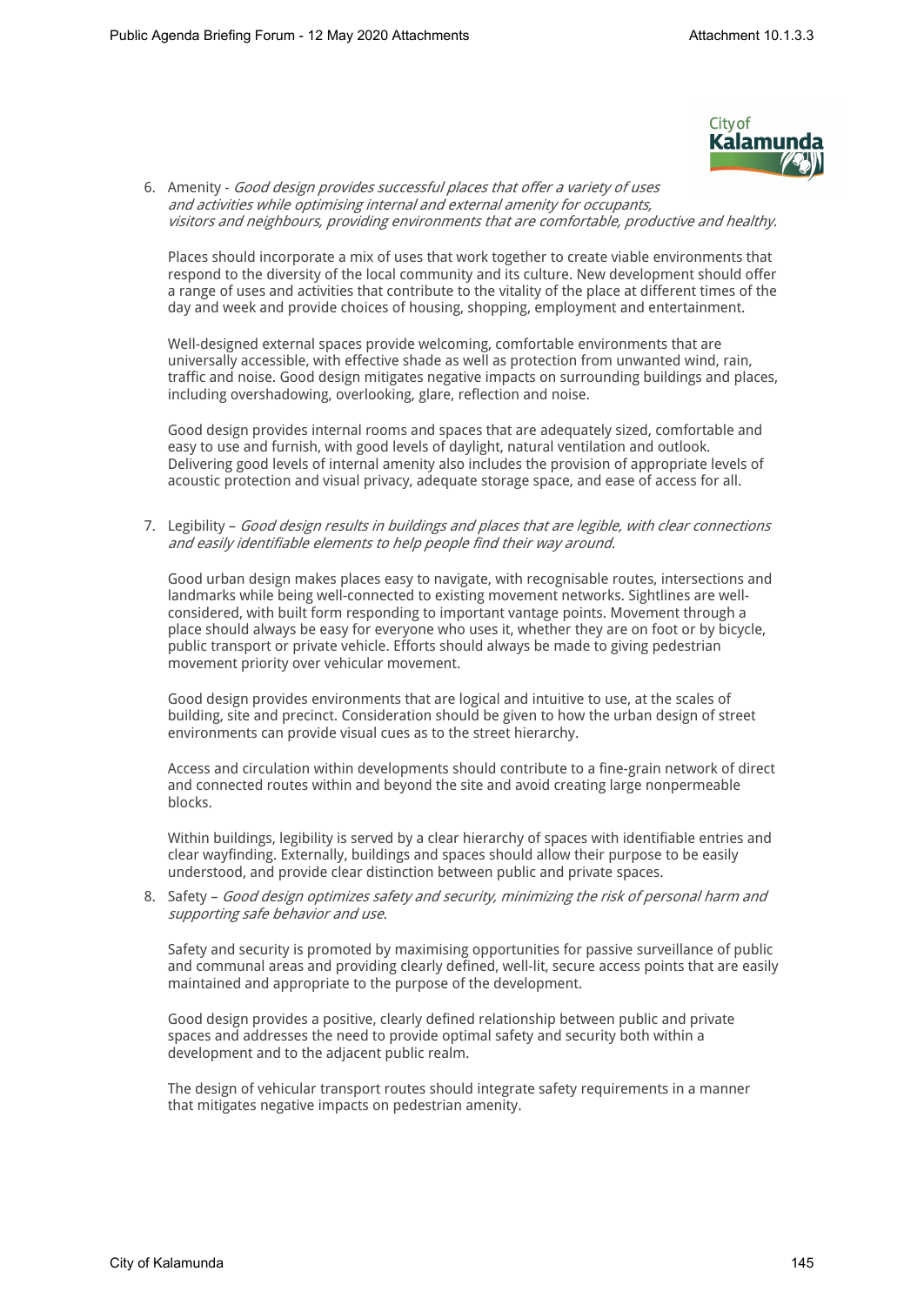

9. Community – *Good design responds to local community needs as well as the wider social context, providing environments that support a diverse range of people and facilitate social interaction.* 

Good design encourages social engagement and physical activity in an inclusive, equitable manner and considers how the activities inside buildings can bring life and activity to public spaces. Places should be able to accommodate change over time, create continuity with the past and respond to new social, market or environmental demands.

New development should have some capacity to adapt to changing demographics, an ageing population, new uses and people with disability. In residential proposals, good design achieves a mix of dwelling types, providing housing choice for different demographics, living needs and household budgets, and accommodating all ages and abilities.

#### 10. Aesthetics – *Good design is the product of a skilled, judicious design process that results in attractive and inviting buildings and places that engage the senses.*

Good design resolves the many competing challenges of a project into an elegant and coherent outcome. At the precinct scale, good design delivers outcomes that are logical and guided by a consideration of the experiential qualities that it will provide. Consideration should be given to how the arrangement of built form and spaces can contribute to the setting of important buildings and landmarks, including public art. A well-conceived design addresses all scales, from the articulation of building form through to the selection and detailing of materials and building elements, enabling sophisticated, integrated responses to the character of the place.

In assessing design quality, consideration of aesthetics should not be limited to style and appearance; the coherence of the design concept and the cultural relevance of the proposal should also be taken into account.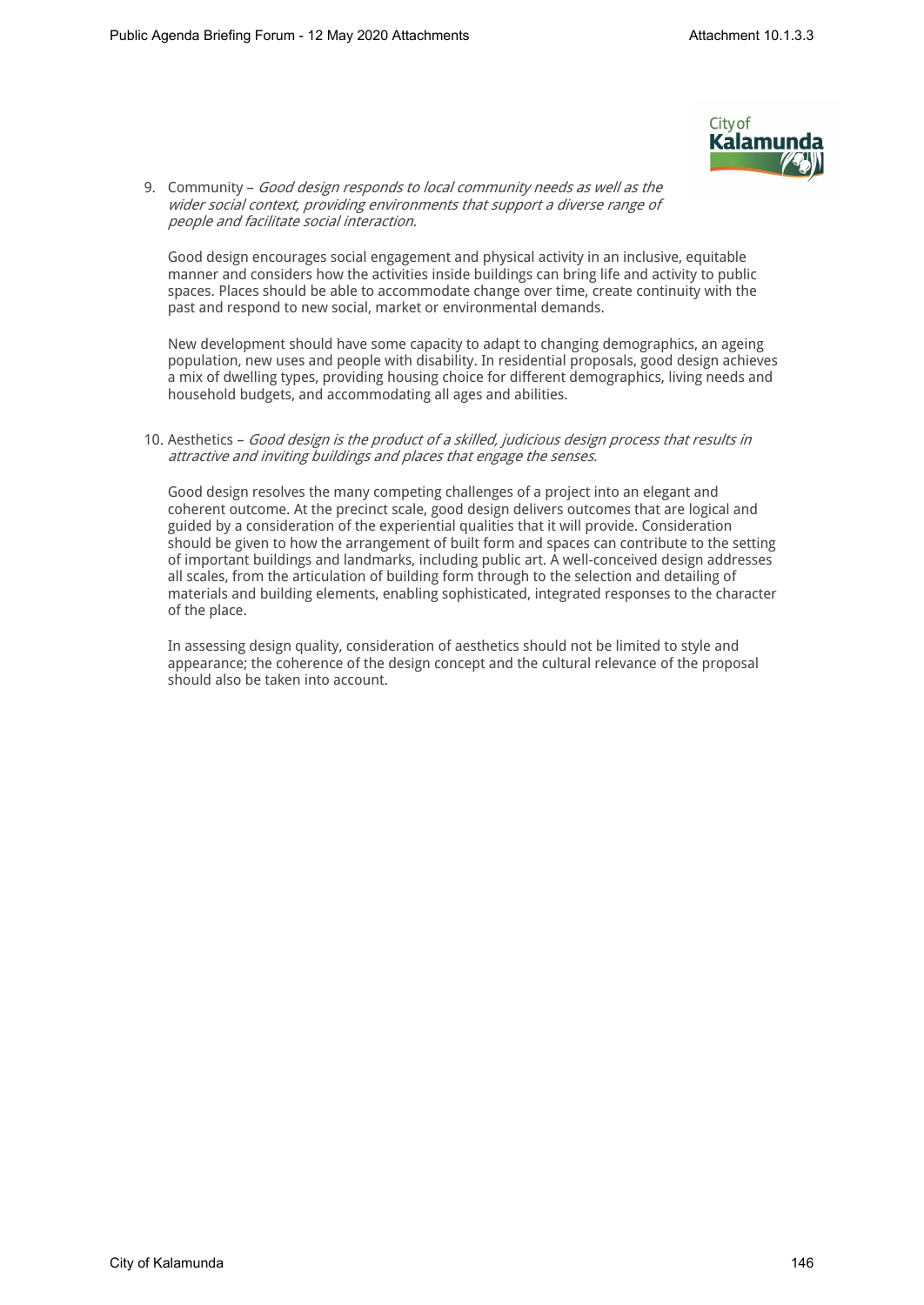

## **Appendix 3 – Agenda Format**

KALAMUNDA DESIGN REVIEW PANEL

#### DAY DATE 2020, TIMEPM

| <b>Meeting Date and</b><br>Time:  |                                                                                                                                        |                                                                                                                                                                                 |  |
|-----------------------------------|----------------------------------------------------------------------------------------------------------------------------------------|---------------------------------------------------------------------------------------------------------------------------------------------------------------------------------|--|
| <b>Meeting Venue:</b>             | Meeting Number: DAC2020/MEETING NO.<br>City of Kalamunda Administration Centre<br>2 Railway Road, Kalamunda                            |                                                                                                                                                                                 |  |
| Attendance<br><b>DAC Members:</b> | <b>INSERT MEMBER NAME</b><br><b>INSERT MEMBER NAME</b><br>INSERT MEMBER NAME<br><b>INSERT MEMBER NAME</b><br><b>INSERT MEMBER NAME</b> | Design Advisory Committee Chair<br>Design Advisory Committee Member<br>Design Advisory Committee Member<br>Design Advisory Committee Member<br>Design Advisory Committee Member |  |
| Officers in<br>attendance:        | <b>INSERT OFFICER NAME</b><br><b>INSERT OFFICER NAME</b>                                                                               | <b>INSERT POSITION</b><br><b>INSERT POSITION</b>                                                                                                                                |  |
| <b>Applicants:</b>                | Item 1.1                                                                                                                               | Description of development at Lot LOT<br>NUMBER (PROPERTY NUMBER)<br>STREET, SUBURB WA                                                                                          |  |
|                                   | Item 1.2                                                                                                                               | Description of development at Lot LOT<br>NUMBER (PROPERTY NUMBER)<br>STREET, SUBURB WA                                                                                          |  |
| Item 1:                           | <b>Declaration of Opening</b><br>The Chair declares the meeting open.                                                                  |                                                                                                                                                                                 |  |
| Item 2:                           | <b>Attendance and Apologies</b>                                                                                                        |                                                                                                                                                                                 |  |
| Item 3:                           | <b>Confirmation of previous reporting</b><br>DAC2020/MEETING NO. MINUTES                                                               |                                                                                                                                                                                 |  |
| Item 4:                           | <b>Declarations of interest</b><br>Nil                                                                                                 |                                                                                                                                                                                 |  |
| Item 5.1                          | <b>Property Location:</b><br><b>Development</b><br><b>Description:</b><br><b>Applicant:</b><br>Owner:<br><b>Reported by:</b>           | Lot LOT NUMBER (PROPERTY NUMBER)<br><b>STREET, SUBURB WA</b><br>Description of development<br><b>APPLICANT DETAILS</b><br><b>OWNER DETAILS</b><br>OFFICER NAME, OFFICER TITLE   |  |
|                                   | <b>Value of Development:</b>                                                                                                           | \$                                                                                                                                                                              |  |
|                                   | Aerial:                                                                                                                                |                                                                                                                                                                                 |  |
|                                   | <b>MRS Zoning:</b><br><b>LPS Zoning:</b><br><b>LPS Zoning Map:</b><br><b>APPLICABLE LPP'S</b><br><b>APPLICABLE SPP'S</b>               | <b>MRS ZONE</b><br><b>LPS ZONE</b><br><b>Applicable Policies / Structure Plans / Local Development Plans:</b>                                                                   |  |
|                                   | <b>Background:</b><br><b>Proposed Development:</b>                                                                                     |                                                                                                                                                                                 |  |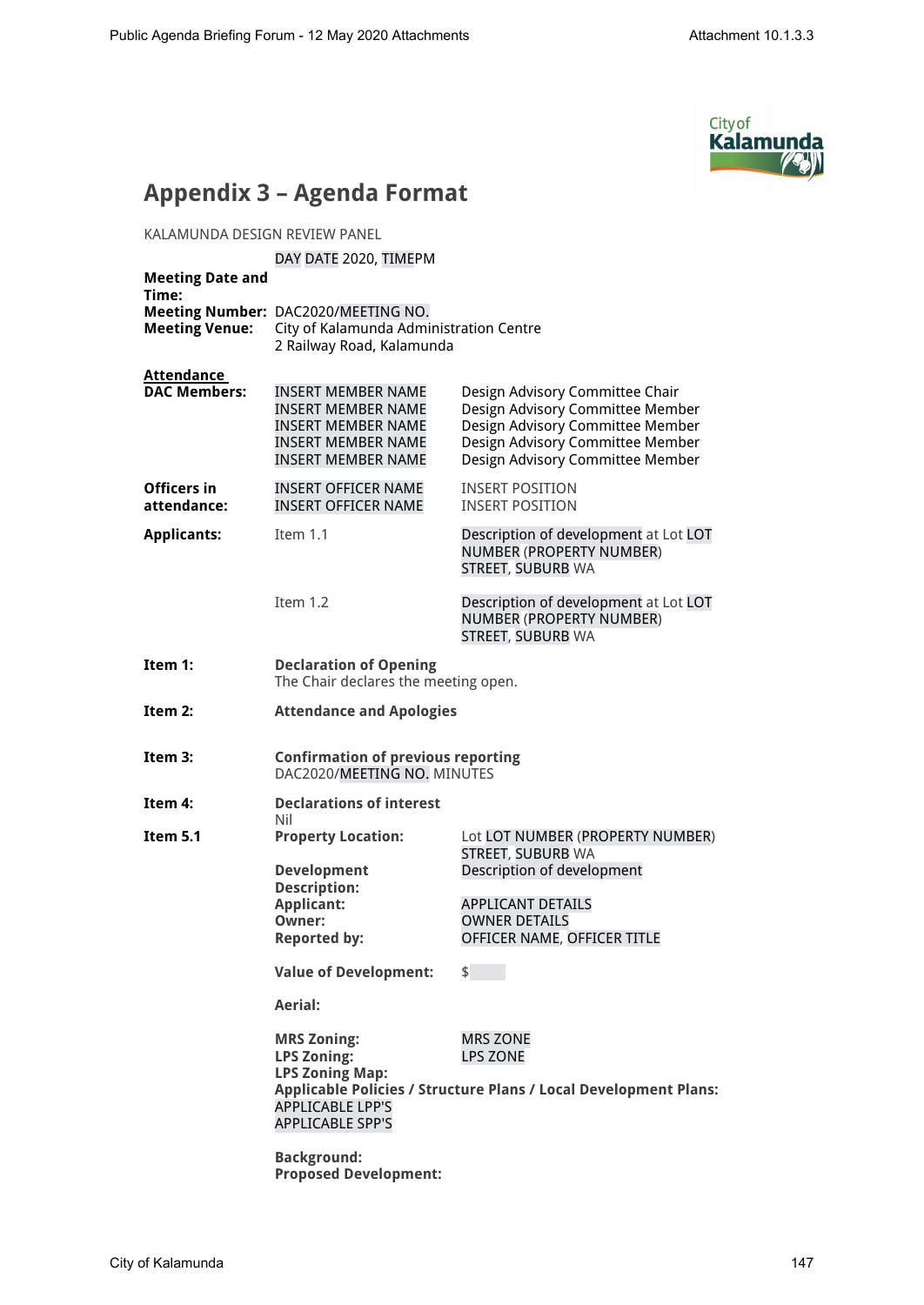

|                               | <b>Reference Documentation:</b><br>Attachment 1- TITLE OF ATTACHMENT<br>Attachment 2 - TITLE OF ATTACHMENT<br>Attachment 3 - TITLE OF ATTACHMENT                                                                                 |                |                                                                 |  |
|-------------------------------|----------------------------------------------------------------------------------------------------------------------------------------------------------------------------------------------------------------------------------|----------------|-----------------------------------------------------------------|--|
| Item 5.1.1                    | Pre-meeting (panel members and local government officers only)<br>Development assessment overview<br>• Technical issues                                                                                                          |                |                                                                 |  |
| Item 5.1.2                    | <b>Design Review meeting (all)</b><br>Proponent welcome<br>Presentation/response to prior recommendations<br>$\bullet$<br>• Questions and clarification<br>Discussion Confirmation of DAC advice/recommendations by the<br>Chair |                |                                                                 |  |
| Item 5.1.3                    |                                                                                                                                                                                                                                  |                | Post meeting (panel members and local government officers only) |  |
| Item 6.2.3                    | Post meeting (panel members and local government officers only)                                                                                                                                                                  |                |                                                                 |  |
| Item 7:                       | <b>Status of Previous Items</b>                                                                                                                                                                                                  |                |                                                                 |  |
|                               | <b>Property Location Description</b>                                                                                                                                                                                             |                | <b>Status</b>                                                   |  |
|                               | Lot LOT<br>NUMBER (PROPERTY development<br>NUMBER)<br><b>STREET, SUBURB WA</b>                                                                                                                                                   | Description of | <b>INSERT STATUS</b>                                            |  |
| Item 8:                       | <b>Other business matters</b><br>Nil                                                                                                                                                                                             |                |                                                                 |  |
| City of Kalamunda<br>Contact: | INSERT OFFICER NAME, INSERT OFFICER TITLE                                                                                                                                                                                        |                |                                                                 |  |
|                               | E: INSERT OFFICER EMAIL                                                                                                                                                                                                          |                |                                                                 |  |

T: INSERT OFFICER TELEPHONE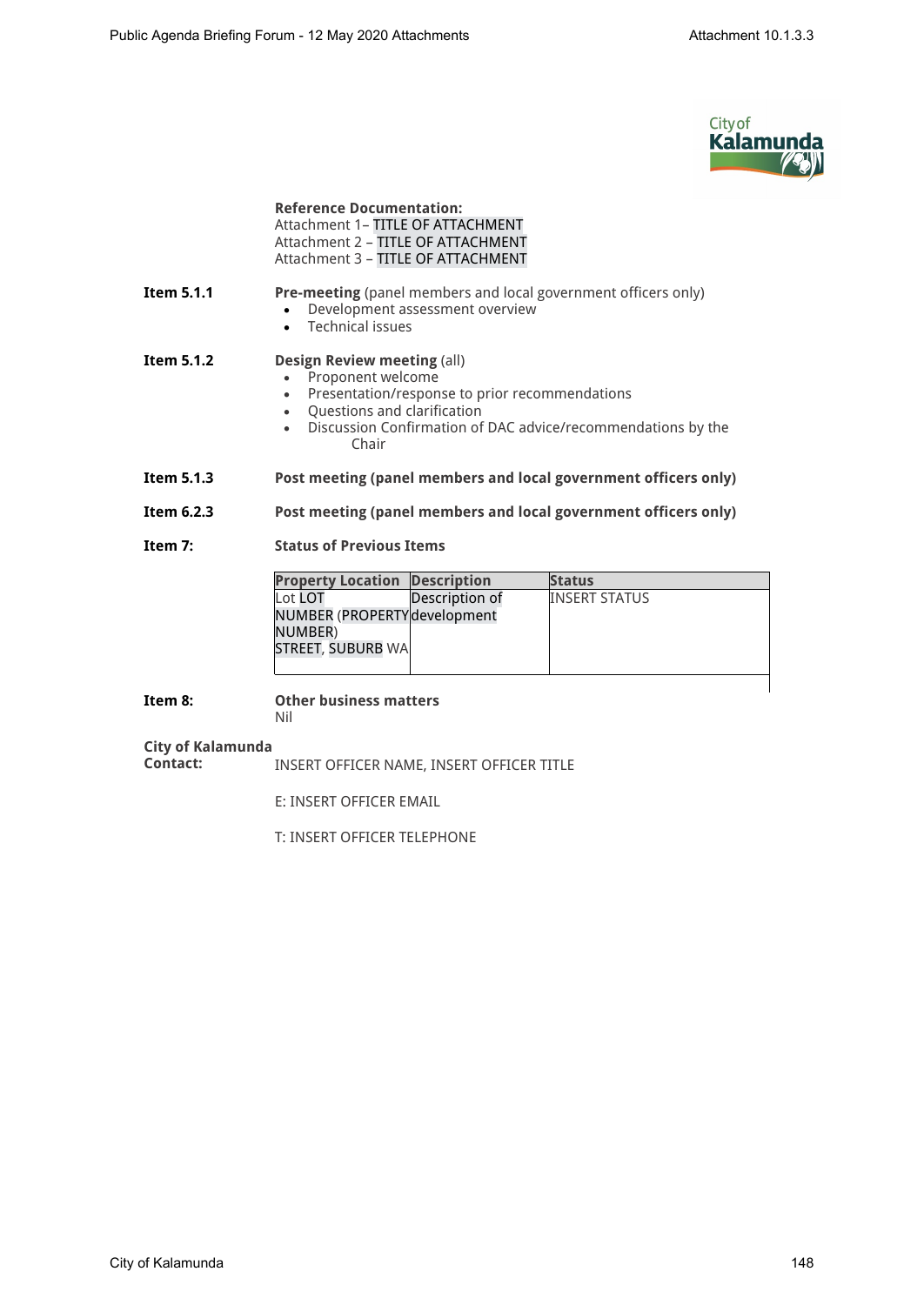

### **Appendix 4 – Minutes Format**

KALAMUNDA DESIGN REVIEW PANEL

#### DAY DATE 2020, TIMEPM

| <b>Meeting Date and</b><br>Time:         |                                                                                                                                                    |                                                                                                                                                                                 |
|------------------------------------------|----------------------------------------------------------------------------------------------------------------------------------------------------|---------------------------------------------------------------------------------------------------------------------------------------------------------------------------------|
| <b>Meeting Venue:</b>                    | Meeting Number: DAC2020/MEETING NO.<br>City of Kalamunda Administration Centre<br>2 Railway Road, Kalamunda                                        |                                                                                                                                                                                 |
| <b>Attendance</b><br><b>DAC Members:</b> | <b>INSERT MEMBER NAME</b><br>INSERT MEMBER NAME<br><b>INSERT MEMBER NAME</b><br><b>INSERT MEMBER NAME</b><br><b>INSERT MEMBER NAME</b>             | Design Advisory Committee Chair<br>Design Advisory Committee Member<br>Design Advisory Committee Member<br>Design Advisory Committee Member<br>Design Advisory Committee Member |
| Officers in<br>attendance:               | <b>INSERT OFFICER NAME</b><br><b>INSERT OFFICER NAME</b>                                                                                           | <b>INSERT POSITION</b><br><b>INSERT POSITION</b>                                                                                                                                |
| <b>Applicants:</b>                       | Item 1.1                                                                                                                                           | Description of development at Lot LOT<br>NUMBER (PROPERTY NUMBER)<br>STREET, SUBURB WA                                                                                          |
|                                          | Item 1.2                                                                                                                                           | Description of development at Lot LOT<br>NUMBER (PROPERTY NUMBER)<br>STREET, SUBURB WA                                                                                          |
| Item 1:                                  | <b>Declaration of Opening</b><br>The Chair declares the meeting open.                                                                              |                                                                                                                                                                                 |
| Item $2:$                                | <b>Attendance and Apologies</b>                                                                                                                    |                                                                                                                                                                                 |
| Item 3:                                  | <b>Confirmation of previous reporting</b><br>DAC2020/MEETING NO. MINUTES                                                                           |                                                                                                                                                                                 |
| Item 4:                                  | <b>Declarations of interest</b><br>Nil                                                                                                             |                                                                                                                                                                                 |
| Item 5.1                                 | <b>Property Location:</b><br><b>Development Description:</b><br><b>Applicant:</b><br>Owner:<br><b>Reported by:</b><br><b>Value of Development:</b> | Lot LOT NUMBER (PROPERTY NUMBER)<br><b>STREET, SUBURB WA</b><br>Description of development<br>APPLICANT DETAILS<br><b>OWNER DETAILS</b><br>OFFICER NAME, OFFICER TITLE<br>\$    |
|                                          | Aerial:                                                                                                                                            |                                                                                                                                                                                 |
|                                          | <b>MRS Zoning:</b><br><b>LPS Zoning:</b><br><b>LPS Zoning Map:</b><br>APPLICABLE LPP'S<br><b>APPLICABLE SPP'S</b>                                  | <b>MRS ZONE</b><br><b>LPS ZONE</b><br>Applicable Policies / Structure Plans / Local Development Plans:                                                                          |
|                                          | <b>Background:</b><br><b>Proposed Development:</b><br><b>Reference Documentation:</b>                                                              |                                                                                                                                                                                 |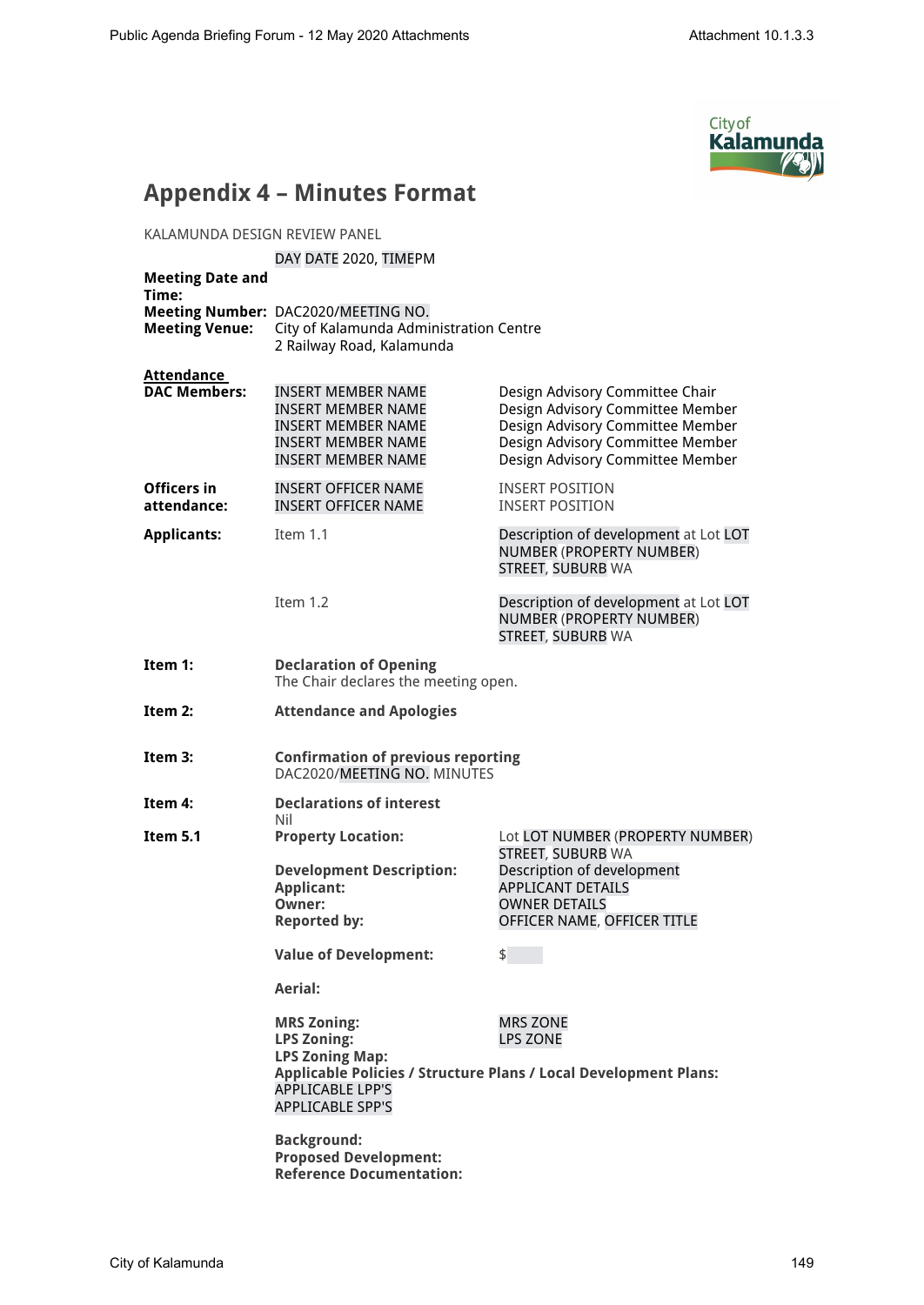

Attachment 1– TITLE OF ATTACHMENT Attachment 2 – TITLE OF ATTACHMENT Attachment 3 – TITLE OF ATTACHMENT

#### **Item 5.1 RECOMMENDATIO B. INSERT RECOMMENDATION NO. 3 NS A. INSERT RECOMMENDATION NO.1 C. INSERT RECOMMENDATION NO. 3**

**Item 5.1 DESIGN PRINCIPAL ASSESSMENT**

| <b>MATRIX</b>            |      |                  | <b>SUPPORTED</b>           |
|--------------------------|------|------------------|----------------------------|
|                          |      |                  | PENDING FURTHER ATTENTION  |
|                          |      |                  | NOT SUPPORTED              |
|                          |      |                  | NOT CONSIDERED / DISCUSSED |
| <b>DESIGN PRINCIPAL</b>  | DAC1 | DAC <sub>2</sub> | <b>DAC COMMENT</b>         |
| CONTEXT & CHARACTER      |      |                  |                            |
| <b>LANDSCAPE QUALITY</b> |      |                  |                            |
| BUILT FORM & SCALE       |      |                  |                            |
| <b>FUNCTIONALITY AND</b> |      |                  |                            |
| <b>BUILD QUALITY</b>     |      |                  |                            |
| <b>SUSTAINABILITY</b>    |      |                  |                            |
| <b>AMENITY</b>           |      |                  |                            |
| LEGIBILITY               |      |                  |                            |
| <b>SAFETY</b>            |      |                  |                            |
| <b>COMMUNITY</b>         |      |                  |                            |
| <b>AESTHETICS</b>        |      |                  |                            |

#### **Item 5.1.3 Post meeting (panel members and local government officers only)**

#### **Item 6.2.3 Post meeting (panel members and local government officers only)**

#### **Item 7: Status of Previous Items**

| <b>Property Location Description</b> |                | <b>Status</b>        |
|--------------------------------------|----------------|----------------------|
| Lot LOT                              | Description of | <b>INSERT STATUS</b> |
| NUMBER (PROPERTY development         |                |                      |
| NUMBER)                              |                |                      |
| STREET, SUBURB WA                    |                |                      |
|                                      |                |                      |
|                                      |                |                      |

#### **Item 8: Other business matters**

### Nil

# **City of Kalamunda**

**Contact:** INSERT OFFICER NAME, INSERT OFFICER TITLE

E: INSERT OFFICER EMAIL

T: INSERT OFFICER TELEPHONE